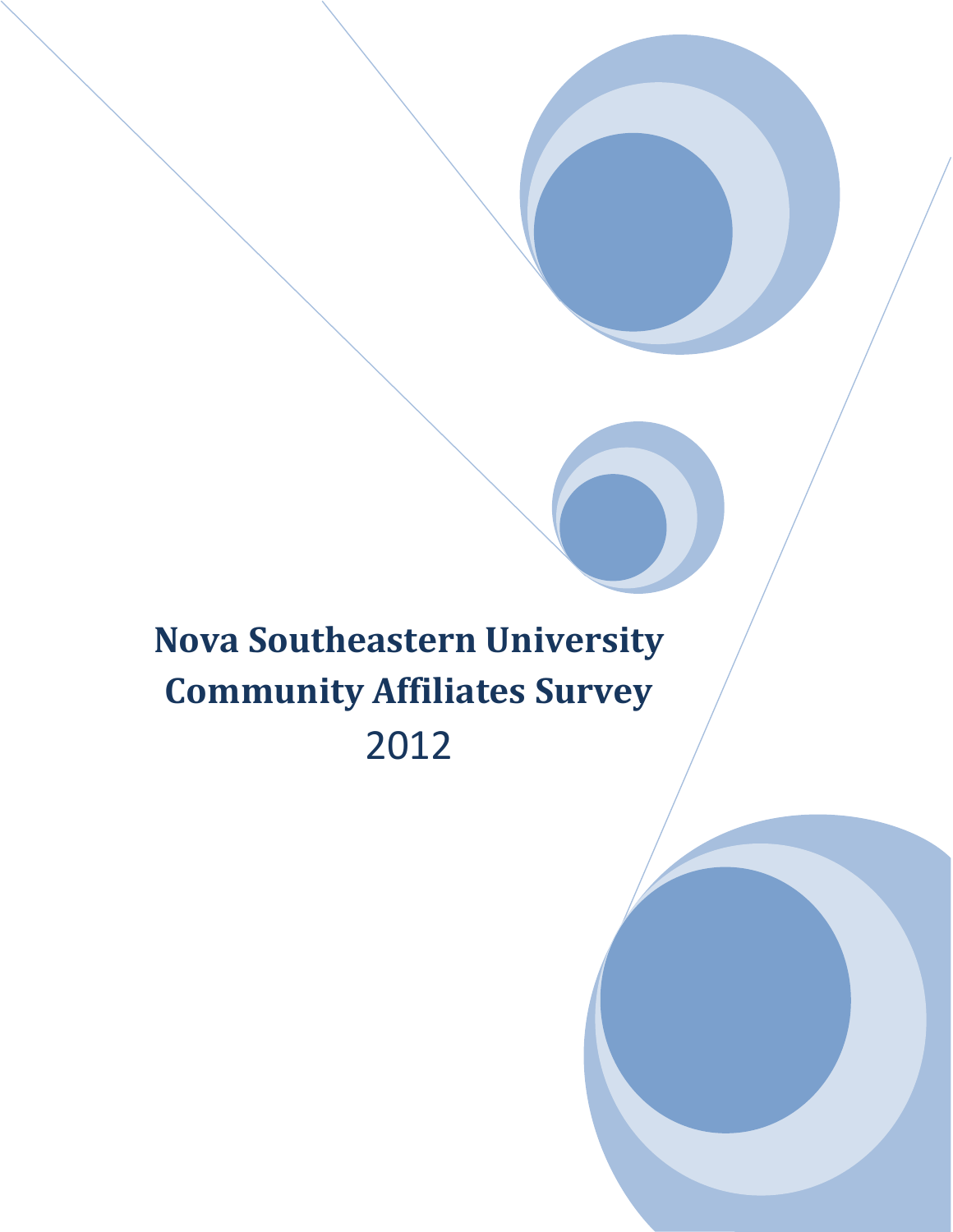# **Comment report**

Lists all the questions in the survey and displays all the comments made to these questions, if applicable.

### **Table of contents**

| Question 3: Please select the category below that most closely describes the "type" of community collaboration5    |  |
|--------------------------------------------------------------------------------------------------------------------|--|
|                                                                                                                    |  |
| Question 5: How satisfied are you with the responsiveness of NSU to any issues or concerns you present?7           |  |
|                                                                                                                    |  |
|                                                                                                                    |  |
| Question 8: Do you agree that the NSU faculty, staff, and/or students are committed to doing quality community10   |  |
| Question 9: If you disagreed to some extent that Nova Southeastern University faculty, staff, and/or students 11   |  |
| Question 10: Do you agree that your staff, colleagues, and/or employees collaborate well with your NSU counterp12  |  |
| Question 11: If you indicated that you disagree to some extent that staff, colleagues, or employees collaborate13  |  |
| Question 12: Do you agree that there is always open communication between NSU and the staff participating in th14  |  |
|                                                                                                                    |  |
| Question 14: NSU offers a range of opportunities for students, faculty, administration and staff to get involve16  |  |
|                                                                                                                    |  |
| Question 16: Please explain in what way(s) your partnership with NSU has led to a positive impact on your commu 18 |  |
| Question 17: How interested would you be in an NSU facilitated communication among an array of community partne20  |  |
|                                                                                                                    |  |
|                                                                                                                    |  |
|                                                                                                                    |  |
|                                                                                                                    |  |
| Question 22: Please provide any suggestions or comments for NSU that were not already addressed in this survey27   |  |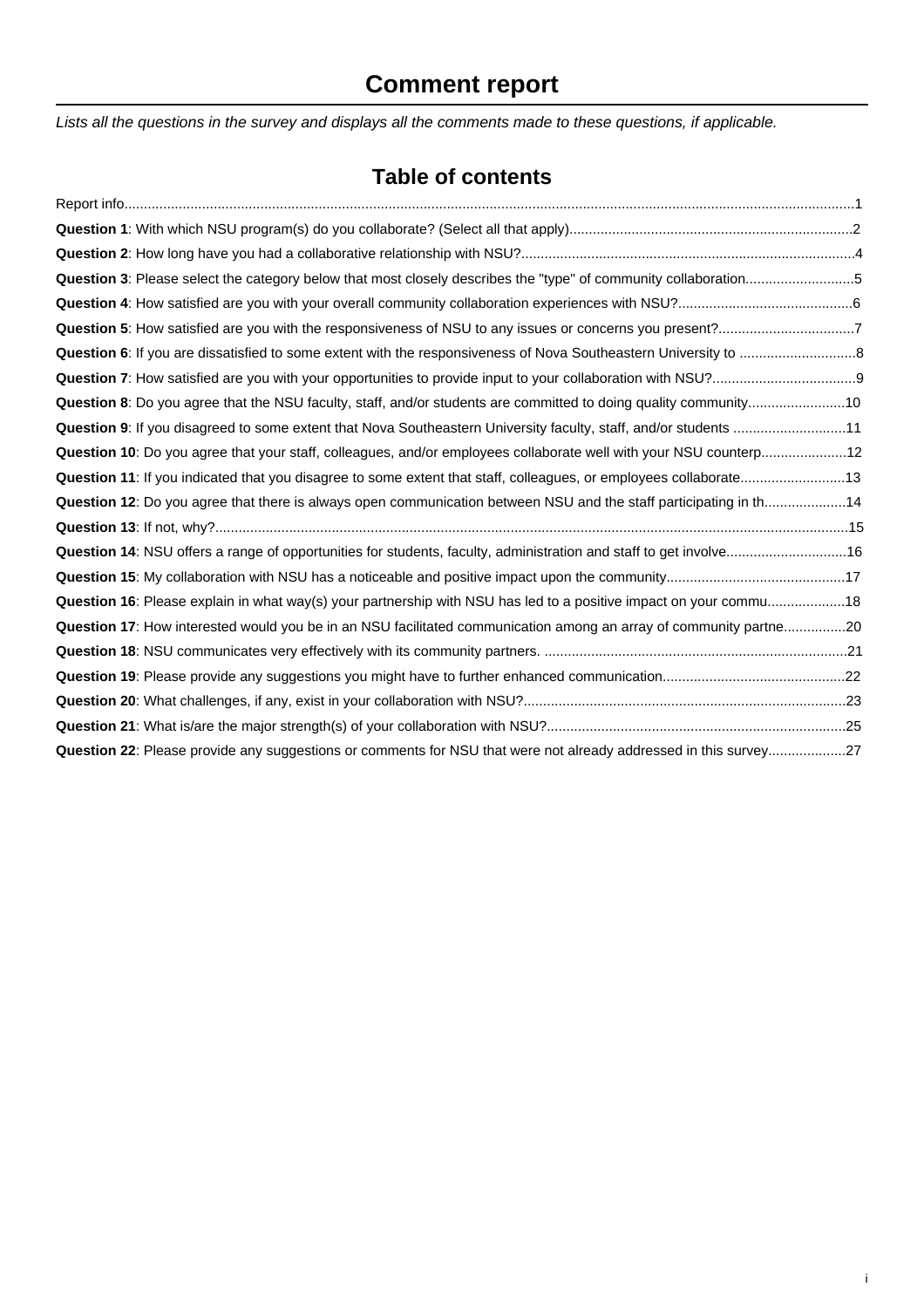# <span id="page-2-0"></span>**Report info**

**Stored responses:** 140 **Number of completed responses:** 134

**Report date:** Thursday, August 16, 2012 9:44:15 AM EDT **Start date:** Tuesday, July 17, 2012 12:00:00 PM EDT **Stop date:** Saturday, August 18, 2012 12:00:00 PM EDT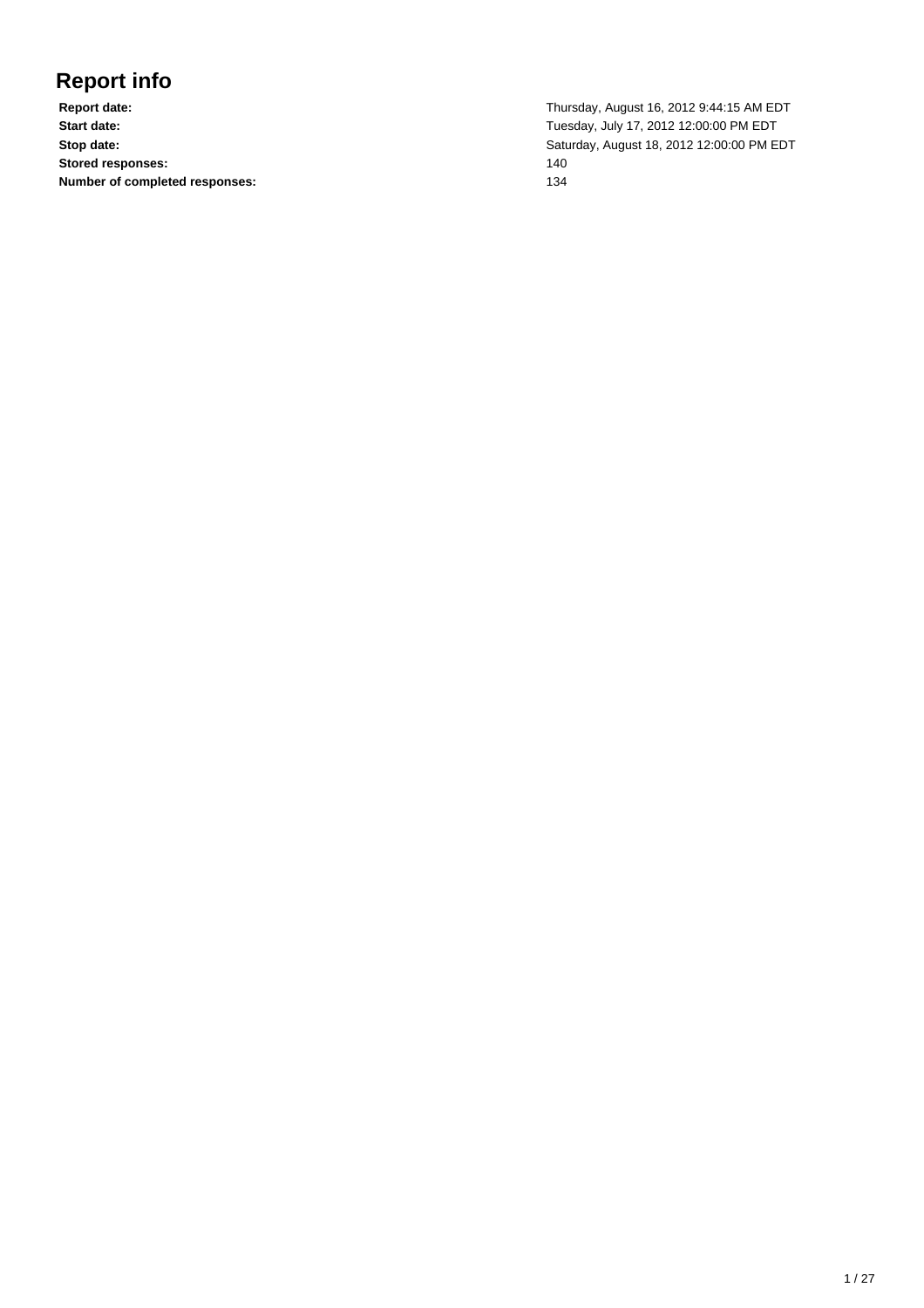<span id="page-3-0"></span>With which NSU program(s) do you collaborate? (Select all that apply)

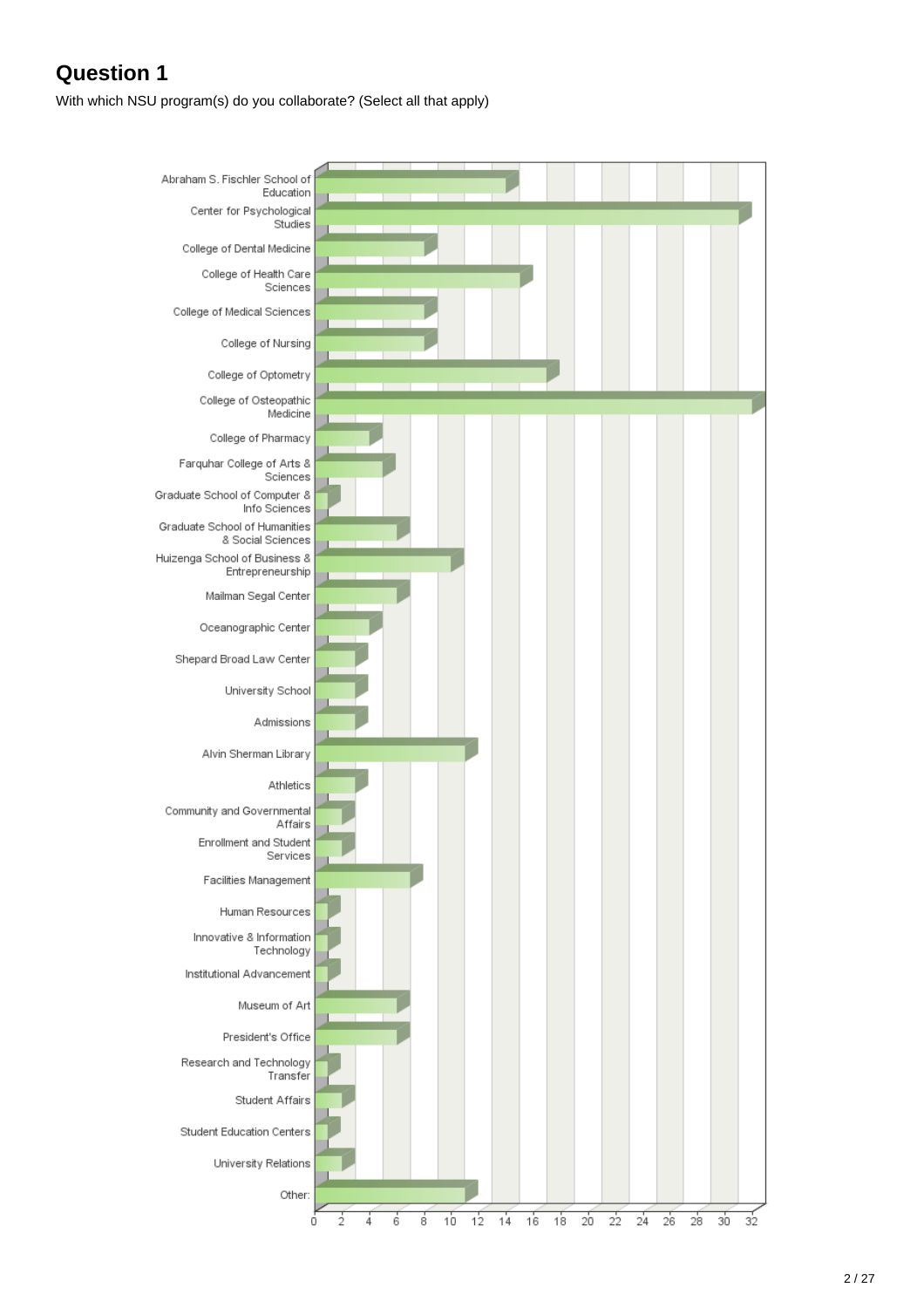### **Frequency table**

| <b>Choices</b>                                  | <b>Absolute</b><br>frequency | <b>Relative</b><br>frequency<br>by choice | <b>Relative</b><br>frequency | <b>Adjusted</b><br>relative<br>frequency |
|-------------------------------------------------|------------------------------|-------------------------------------------|------------------------------|------------------------------------------|
| Abraham S. Fischler School of Education         | 14                           | 5.96%                                     | 10%                          | 10%                                      |
| Center for Psychological Studies                | 31                           | 13.19%                                    | 22.14%                       | 22.14%                                   |
| College of Dental Medicine                      | 8                            | 3.4%                                      | 5.71%                        | 5.71%                                    |
| College of Health Care Sciences                 | 15                           | 6.38%                                     | 10.71%                       | 10.71%                                   |
| <b>College of Medical Sciences</b>              | 8                            | 3.4%                                      | 5.71%                        | 5.71%                                    |
| College of Nursing                              | 8                            | 3.4%                                      | 5.71%                        | 5.71%                                    |
| College of Optometry                            | 17                           | 7.23%                                     | 12.14%                       | 12.14%                                   |
| College of Osteopathic Medicine                 | 32                           | 13.62%                                    | 22.86%                       | 22.86%                                   |
| College of Pharmacy                             | 4                            | 1.7%                                      | 2.86%                        | 2.86%                                    |
| Farquhar College of Arts & Sciences             | 5                            | 2.13%                                     | 3.57%                        | 3.57%                                    |
| Graduate School of Computer & Info Sciences     | 1                            | 0.43%                                     | 0.71%                        | 0.71%                                    |
| Graduate School of Humanities & Social Sciences | 6                            | 2.55%                                     | 4.29%                        | 4.29%                                    |
| Huizenga School of Business & Entrepreneurship  | 10                           | 4.26%                                     | 7.14%                        | 7.14%                                    |
| Mailman Segal Center                            | 6                            | 2.55%                                     | 4.29%                        | 4.29%                                    |
| Oceanographic Center                            | 4                            | 1.7%                                      | 2.86%                        | 2.86%                                    |
| Shepard Broad Law Center                        | 3                            | 1.28%                                     | 2.14%                        | 2.14%                                    |
| <b>University School</b>                        | 3                            | 1.28%                                     | 2.14%                        | 2.14%                                    |
| Admissions                                      | 3                            | 1.28%                                     | 2.14%                        | 2.14%                                    |
| Alvin Sherman Library                           | 11                           | 4.68%                                     | 7.86%                        | 7.86%                                    |
| Athletics                                       | 3                            | 1.28%                                     | 2.14%                        | 2.14%                                    |
| <b>Community and Governmental Affairs</b>       | $\overline{c}$               | 0.85%                                     | 1.43%                        | 1.43%                                    |
| <b>Enrollment and Student Services</b>          | $\overline{2}$               | 0.85%                                     | 1.43%                        | 1.43%                                    |
| <b>Facilities Management</b>                    | 7                            | 2.98%                                     | 5%                           | 5%                                       |
| Human Resources                                 | 1                            | 0.43%                                     | 0.71%                        | 0.71%                                    |
| Innovative & Information Technology             | 1                            | 0.43%                                     | 0.71%                        | 0.71%                                    |
| Institutional Advancement                       | 1                            | 0.43%                                     | 0.71%                        | 0.71%                                    |
| Museum of Art                                   | 6                            | 2.55%                                     | 4.29%                        | 4.29%                                    |
| <b>President's Office</b>                       | 6                            | 2.55%                                     | 4.29%                        | 4.29%                                    |
| Research and Technology Transfer                | 1                            | 0.43%                                     | 0.71%                        | 0.71%                                    |
| <b>Student Affairs</b>                          | 2                            | 0.85%                                     | 1.43%                        | 1.43%                                    |
| <b>Student Education Centers</b>                | 1                            | 0.43%                                     | 0.71%                        | 0.71%                                    |
| <b>University Relations</b>                     | $\overline{2}$               | 0.85%                                     | 1.43%                        | 1.43%                                    |
| Other:                                          | 11                           | 4.68%                                     | 7.86%                        | 7.86%                                    |
| Sum:                                            | 235                          | 100%                                      |                              |                                          |
| Not answered:                                   | $\mathbf 0$                  |                                           | 0%                           |                                          |

| Text input                                                                   |
|------------------------------------------------------------------------------|
| Center for Bioterrorism and All-Hazards Preparedness                         |
| Life Long Learning                                                           |
| <b>AHEC</b>                                                                  |
| AAUW                                                                         |
| International Students                                                       |
| Don Taft University Center                                                   |
| Masters of Science in Mental Health Counseling                               |
| Various teacher preparation advisory committees, field experience placements |
| Social Work                                                                  |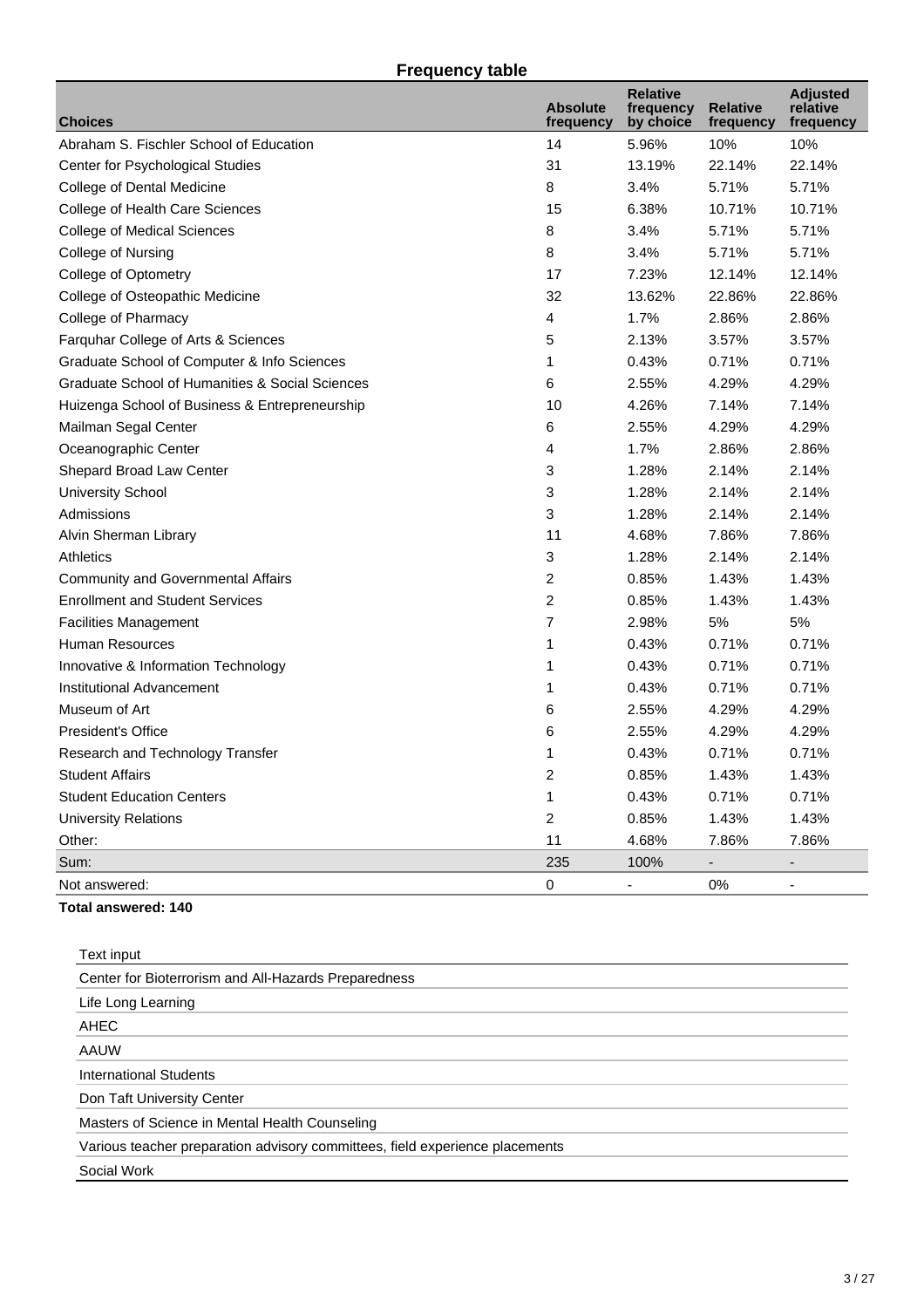<span id="page-5-0"></span>How long have you had a collaborative relationship with NSU?



## **Frequency table**

| <b>Choices</b> | <b>Absolute</b><br>frequency | <b>Relative</b><br>frequency | <b>Adjusted</b><br>relative<br>frequency |
|----------------|------------------------------|------------------------------|------------------------------------------|
| 0-1 year       | 15                           | 10.71%                       | 10.79%                                   |
| 2-4 years      | 32                           | 22.86%                       | 23.02%                                   |
| 5+ years       | 92                           | 65.71%                       | 66.19%                                   |
| Sum:           | 139                          | 99.29%                       | 100%                                     |
| Not answered:  |                              | 0.71%                        | $\overline{a}$                           |
| ______<br>.    |                              |                              |                                          |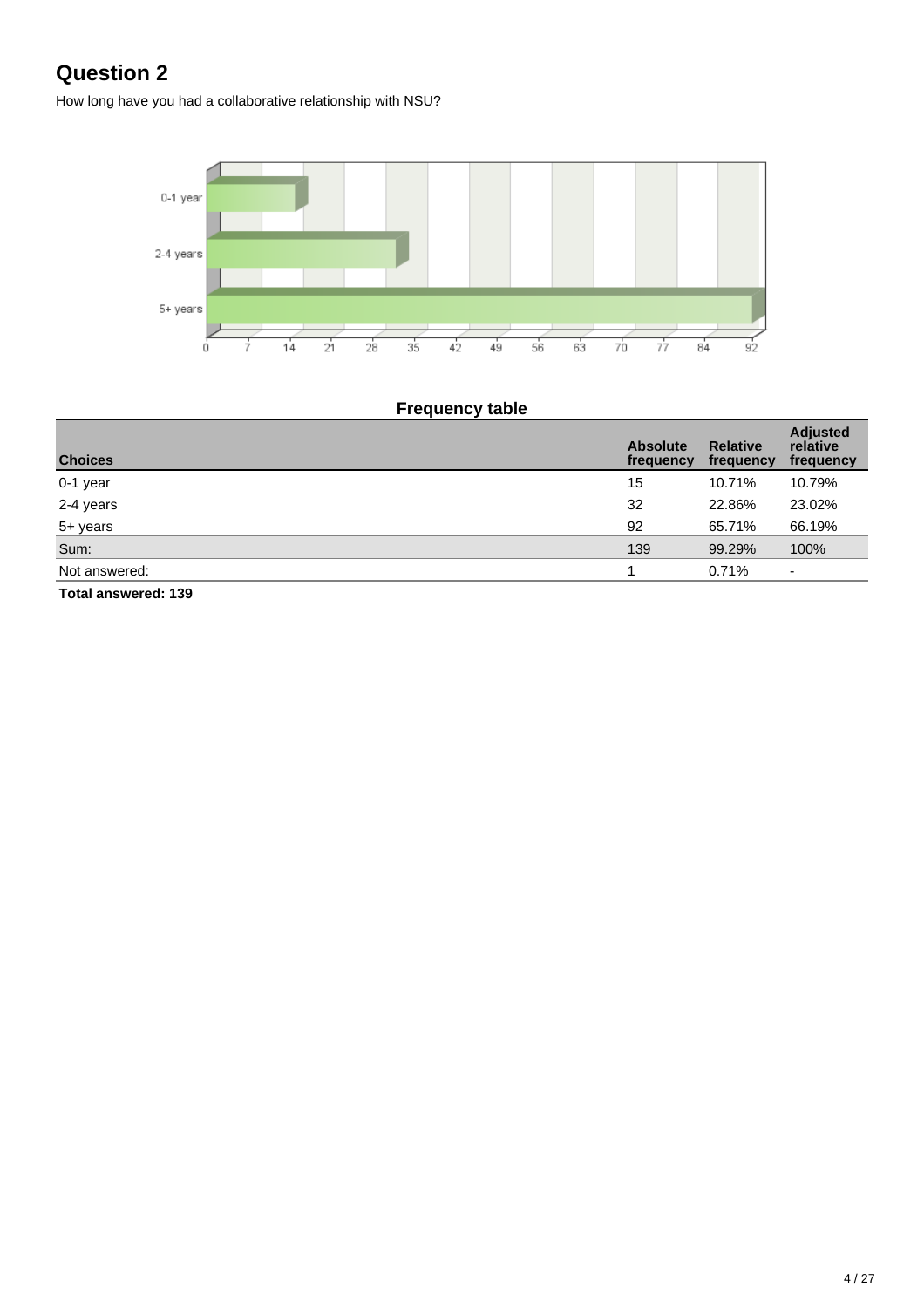<span id="page-6-0"></span>Please select the category below that most closely describes the "type" of community collaboration you share with NSU.



#### **Frequency table**

| <b>Choices</b>                 | <b>Absolute</b><br>frequency | <b>Relative</b><br>frequency | <b>Adjusted</b><br>relative<br>frequency |
|--------------------------------|------------------------------|------------------------------|------------------------------------------|
| Academic                       | 24                           | 17.14%                       | 17.14%                                   |
| Clinical                       | 57                           | 40.71%                       | 40.71%                                   |
| Development                    | $\overline{2}$               | 1.43%                        | 1.43%                                    |
| Professional                   | 17                           | 12.14%                       | 12.14%                                   |
| Research                       | 5                            | 3.57%                        | 3.57%                                    |
| Service                        | 10                           | 7.14%                        | 7.14%                                    |
| <b>Special Events/Projects</b> | 18                           | 12.86%                       | 12.86%                                   |
| Not Sure                       | $\overline{2}$               | 1.43%                        | 1.43%                                    |
| Other:                         | 5                            | 3.57%                        | 3.57%                                    |
| Sum:                           | 140                          | 100%                         | 100%                                     |
| Not answered:                  | 0                            | $0\%$                        | $\overline{\phantom{a}}$                 |

| Text input                                                        |
|-------------------------------------------------------------------|
| Mentoring                                                         |
| Training & Workshops for MDCPS School Volunteers                  |
| volunteer with seriously ill children at a medical camping center |
| internship site                                                   |
| internship training                                               |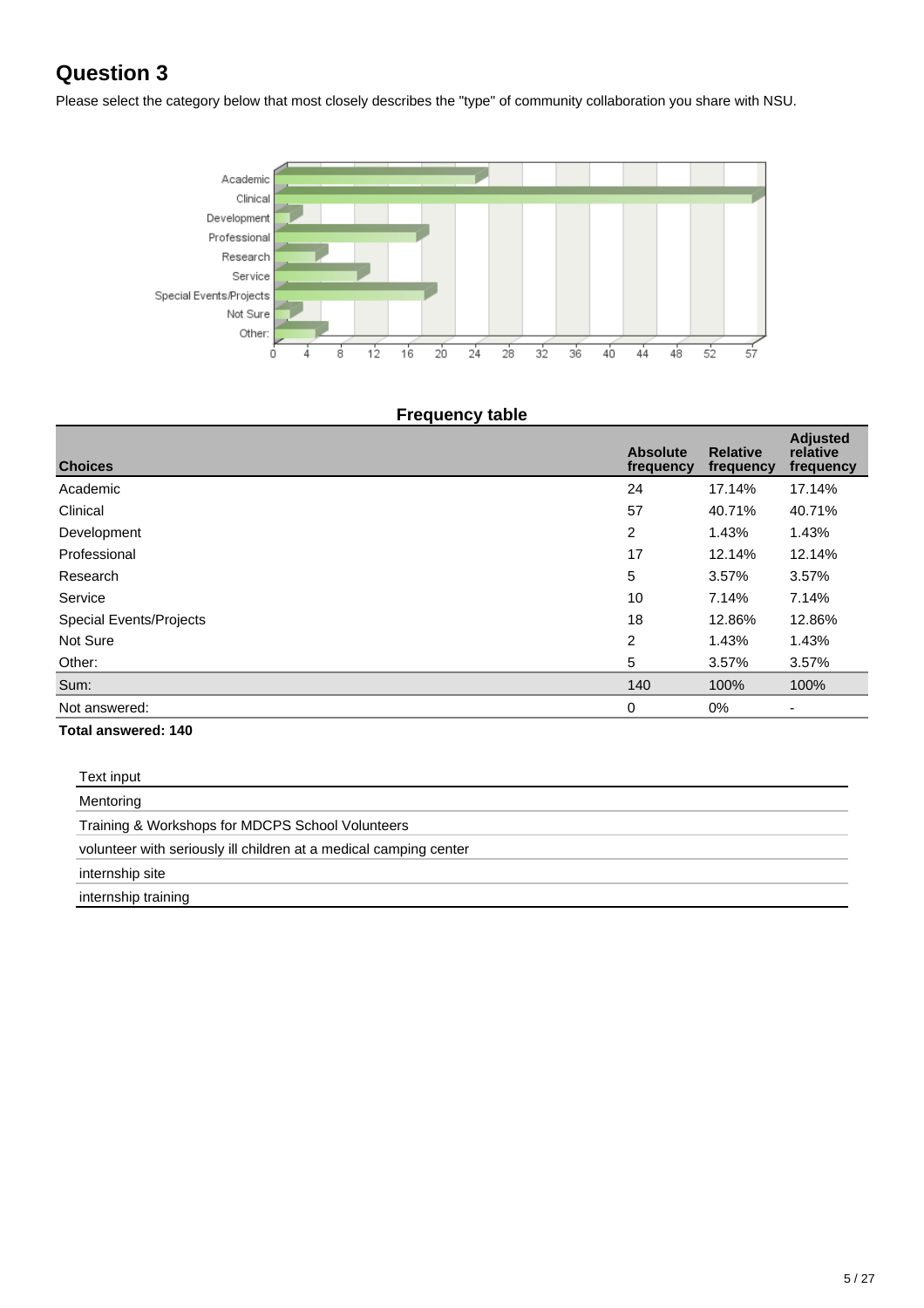<span id="page-7-0"></span>How satisfied are you with your overall community collaboration experiences with NSU?



### **Frequency table**

| <b>Levels</b>         | <b>Absolute</b><br>frequency | <b>Relative</b><br>frequency | <b>Adjusted</b><br>relative<br>frequency |
|-----------------------|------------------------------|------------------------------|------------------------------------------|
| Very Satisfied ()     | 93                           | 66.43%                       | 66.43%                                   |
| Satisfied             | 43                           | 30.71%                       | 30.71%                                   |
| <b>Dissatisfied</b>   |                              | 0.71%                        | 0.71%                                    |
| Very Dissatisfied ()  | 3                            | 2.14%                        | 2.14%                                    |
| Sum:                  | 140                          | 100%                         | 100%                                     |
| Not answered:         | 0                            | 0%                           |                                          |
| Tatal angusarad: 4.40 |                              |                              |                                          |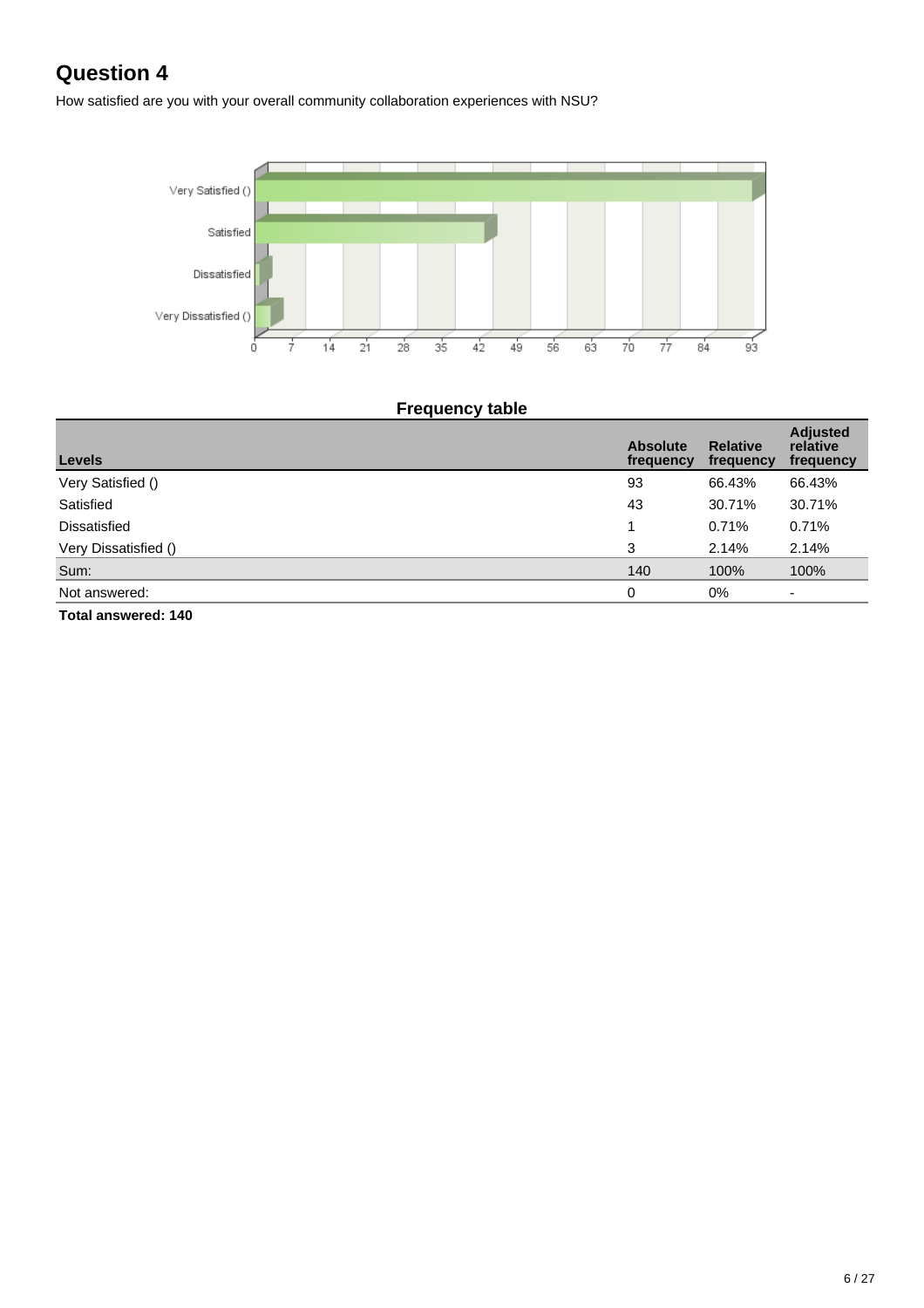<span id="page-8-0"></span>How satisfied are you with the responsiveness of NSU to any issues or concerns you present?



### **Frequency table**

| <b>Levels</b>              | <b>Absolute</b><br>frequency | <b>Relative</b><br>frequency | <b>Adjusted</b><br>relative<br>frequency |
|----------------------------|------------------------------|------------------------------|------------------------------------------|
| N/A                        | 10                           | 7.14%                        | 7.14%                                    |
| Very Satisfied ()          | 88                           | 62.86%                       | 62.86%                                   |
| Satisfied                  | 39                           | 27.86%                       | 27.86%                                   |
| <b>Dissatisfied</b>        |                              | 0.71%                        | 0.71%                                    |
| Very Dissatisfied ()       | 2                            | 1.43%                        | 1.43%                                    |
| Sum:                       | 140                          | 100%                         | 100%                                     |
| Not answered:              | 0                            | $0\%$                        | $\overline{a}$                           |
| <b>Total answered: 140</b> |                              |                              |                                          |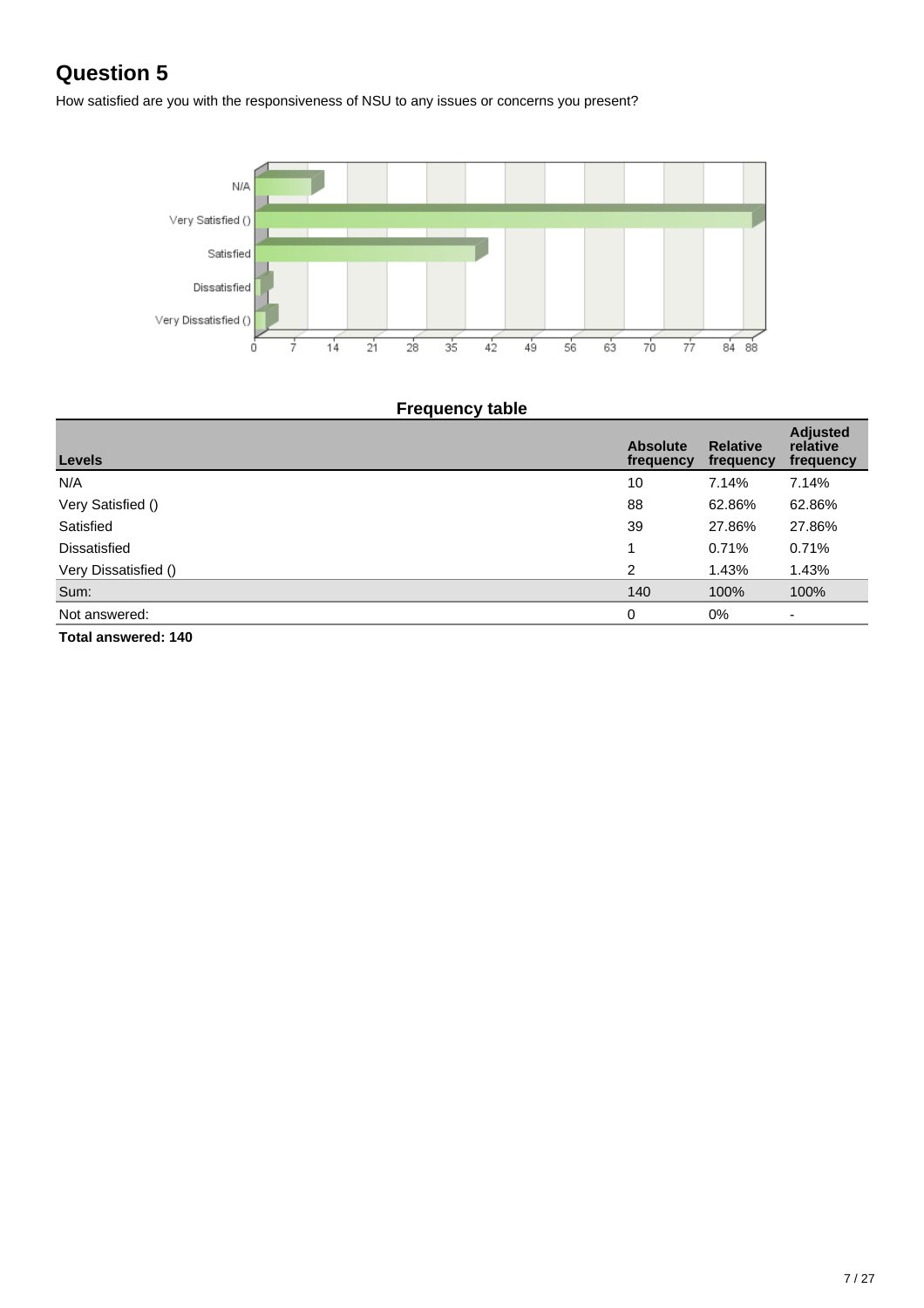<span id="page-9-0"></span>If you are dissatisfied to some extent with the responsiveness of Nova Southeastern University to any issues or concerns about your collaboration, please explain further.

| Text input                                                                                                                                             |  |
|--------------------------------------------------------------------------------------------------------------------------------------------------------|--|
| N/A                                                                                                                                                    |  |
| I preceptor first and second year medical students. I would also like to preceptor third and fourth year, but get no reponse.                          |  |
| When I had concerns with regarding an intern's behavior on my site, I felt as if the university staff I dealt with were slow to<br>respond the issues. |  |
| N/A                                                                                                                                                    |  |
| N/A                                                                                                                                                    |  |
| you do no listen                                                                                                                                       |  |
| Nove staff were suppose to come for a site visit and they never came                                                                                   |  |

Nova staff were suppose to come for a site visit and they never came. The only interaction I had with school staff was to set up the internship.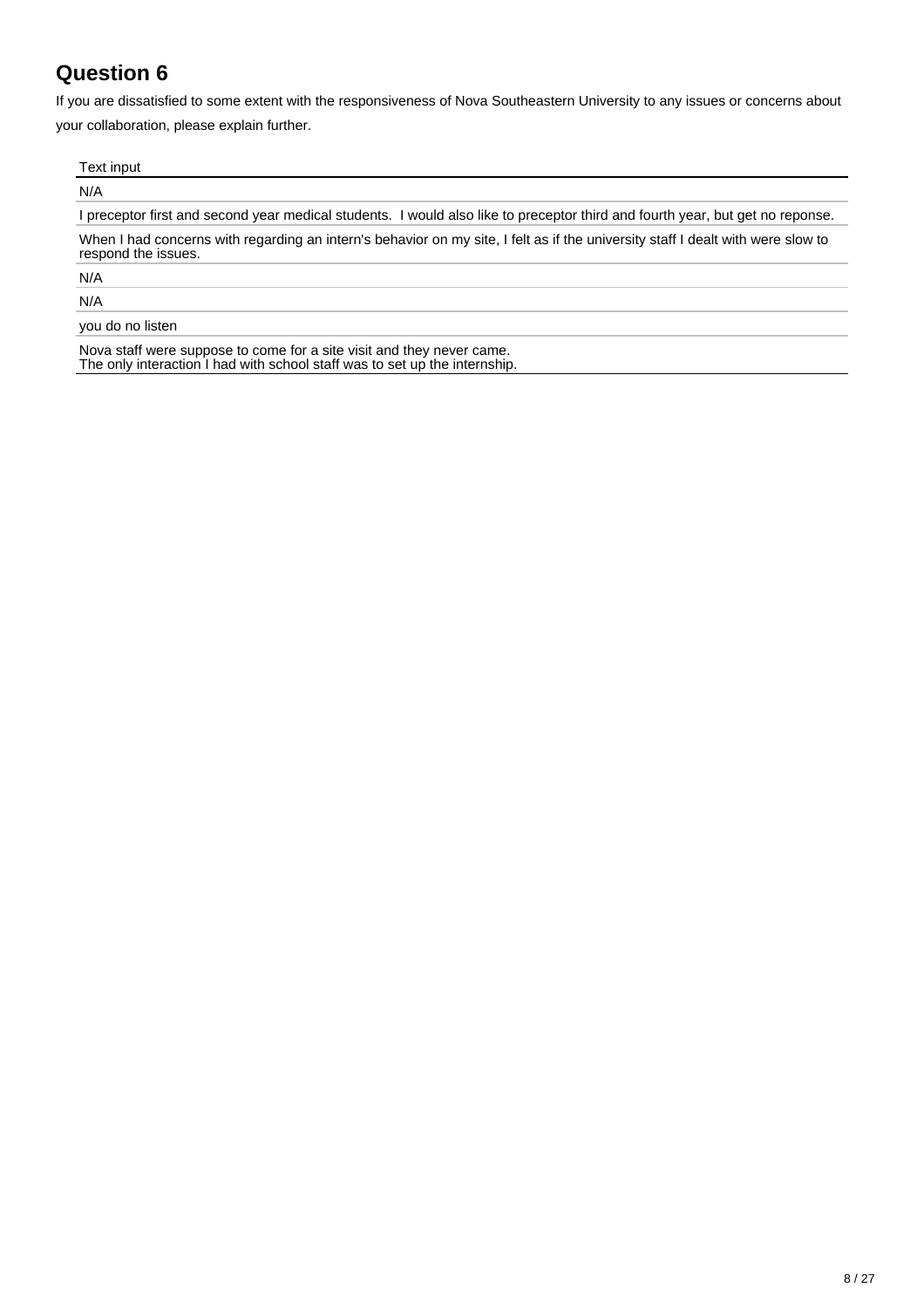<span id="page-10-0"></span>How satisfied are you with your opportunities to provide input to your collaboration with NSU?



### **Frequency table**

| <b>Levels</b>              | <b>Absolute</b><br>frequency | <b>Relative</b><br>frequency | <b>Adjusted</b><br>relative<br>frequency |
|----------------------------|------------------------------|------------------------------|------------------------------------------|
| N/A                        | 12                           | 8.57%                        | 8.63%                                    |
| Very Satisfied ()          | 77                           | 55%                          | 55.4%                                    |
| Satisfied                  | 46                           | 32.86%                       | 33.09%                                   |
| <b>Dissatisfied</b>        | $\overline{2}$               | 1.43%                        | 1.44%                                    |
| Very Dissatisfied ()       | 2                            | 1.43%                        | 1.44%                                    |
| Sum:                       | 139                          | 99.29%                       | 100%                                     |
| Not answered:              |                              | 0.71%                        | $\overline{\phantom{a}}$                 |
| <b>Total answered: 139</b> |                              |                              |                                          |

9 / 27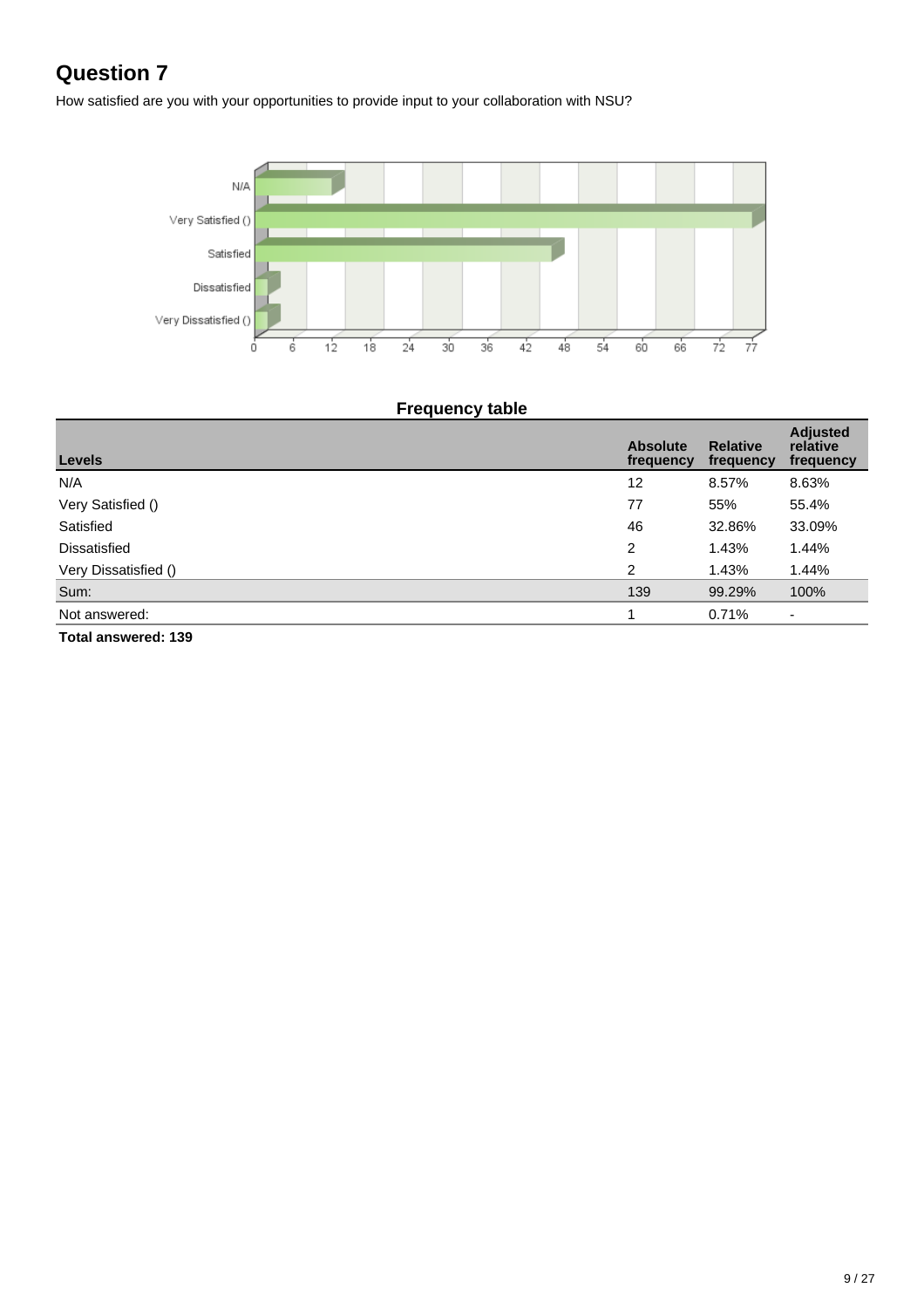<span id="page-11-0"></span>Do you agree that the NSU faculty, staff, and/or students are committed to doing quality community work?



### **Frequency table**

| <b>Levels</b>        | <b>Absolute</b><br>frequency | <b>Relative</b><br>frequency | <b>Adjusted</b><br>relative<br>frequency |
|----------------------|------------------------------|------------------------------|------------------------------------------|
| Strongly Agree ()    | 94                           | 67.14%                       | 68.12%                                   |
| Agree                | 41                           | 29.29%                       | 29.71%                                   |
| <b>Disagree</b>      | 2                            | 1.43%                        | 1.45%                                    |
| Strongly Disagree () |                              | 0.71%                        | 0.72%                                    |
| Sum:                 | 138                          | 98.57%                       | 100%                                     |
| Not answered:        | C                            | 1.43%                        | $\overline{\phantom{0}}$                 |
| Tatal awarrawad: 490 |                              |                              |                                          |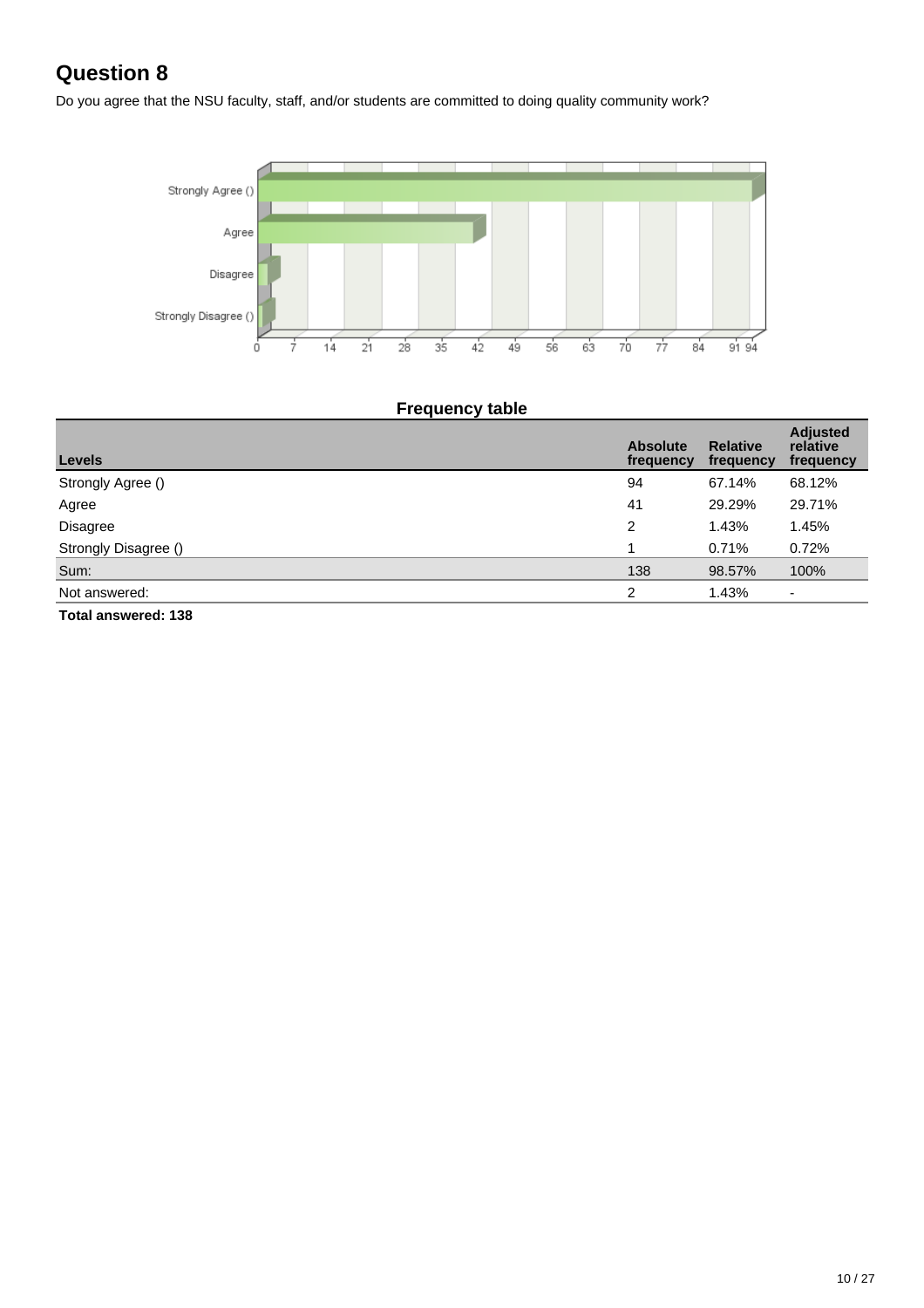<span id="page-12-0"></span>If you disagreed to some extent that Nova Southeastern University faculty, staff, and/or students are committed to doing quality community work, please explain further.

#### Text input

Some of the students believe that because it cost more for tuition they are entitled to less stringent academic policies. N/A N/A N/A I have had some concerns about the ethical practices, including allowing students to serve internship at the same site as someone that student is familiar with in another setting. While NOVA is known for upholding strict ethical guidelines in many

Don't know

areas, this particular conflict of interest is surprising.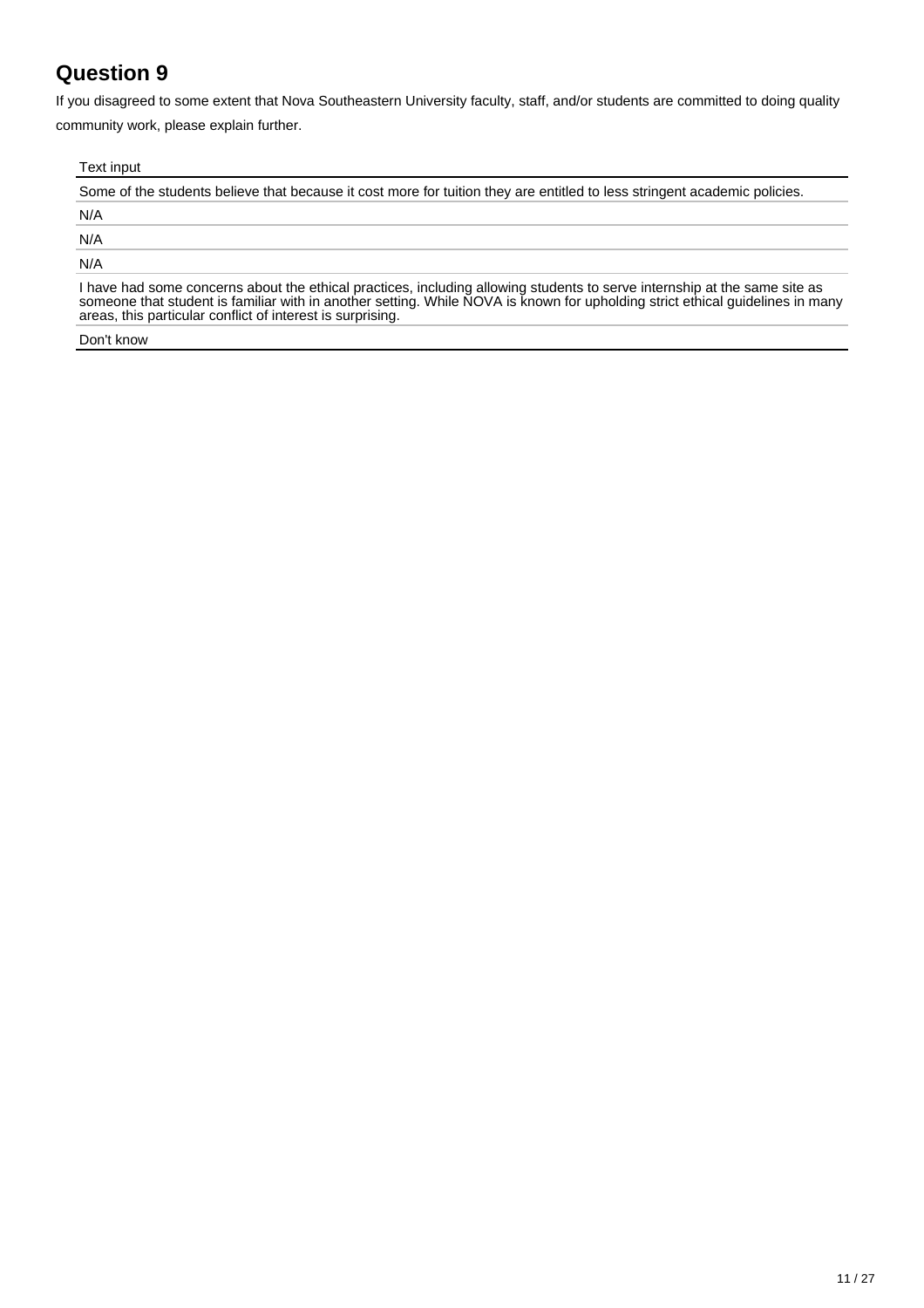<span id="page-13-0"></span>Do you agree that your staff, colleagues, and/or employees collaborate well with your NSU counterpart(s)?



| <b>Frequency table</b> |  |
|------------------------|--|
|                        |  |

| <b>Levels</b>              | <b>Absolute</b><br>frequency | <b>Relative</b><br>frequency | <b>Adjusted</b><br>relative<br>frequency |
|----------------------------|------------------------------|------------------------------|------------------------------------------|
| N/A                        | 9                            | 6.43%                        | 6.43%                                    |
| Strongly Agree ()          | 81                           | 57.86%                       | 57.86%                                   |
| Agree                      | 46                           | 32.86%                       | 32.86%                                   |
| Disagree                   | 3                            | 2.14%                        | 2.14%                                    |
| Strongly Disagree ()       |                              | 0.71%                        | 0.71%                                    |
| Sum:                       | 140                          | 100%                         | 100%                                     |
| Not answered:              | 0                            | $0\%$                        | $\overline{a}$                           |
| <b>Total answered: 140</b> |                              |                              |                                          |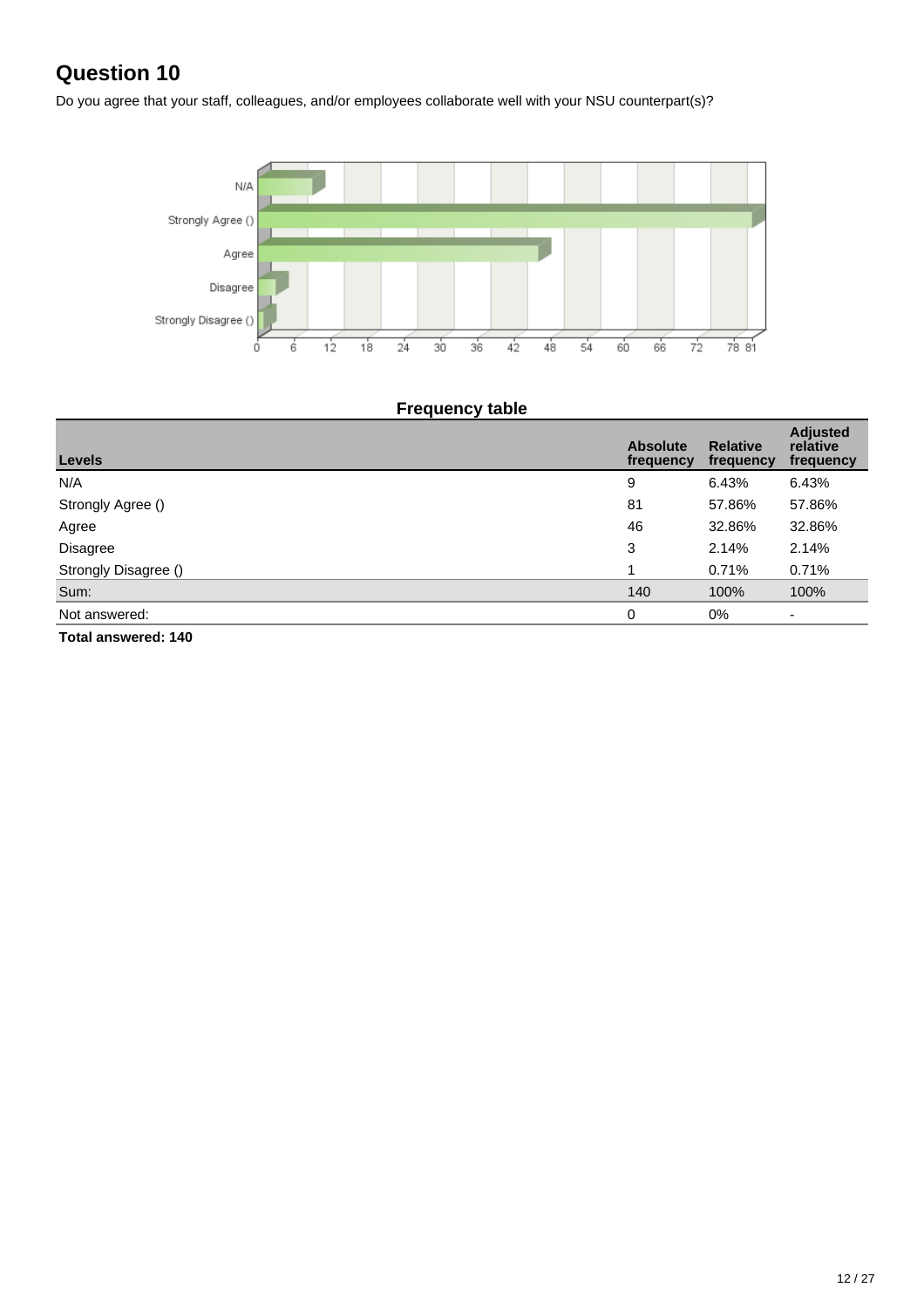<span id="page-14-0"></span>If you indicated that you disagree to some extent that staff, colleagues, or employees collaborate well with Nova Southeastern University counterparts, please explain further.

Text input

N/A

I don't know if we understand all of the options for collaboration or how to reach out to NSU programs we have not partnered with.

We have little opportunity to get to know others outside our own school so it's more difficult to be aware of what collaborative opportunities may exist.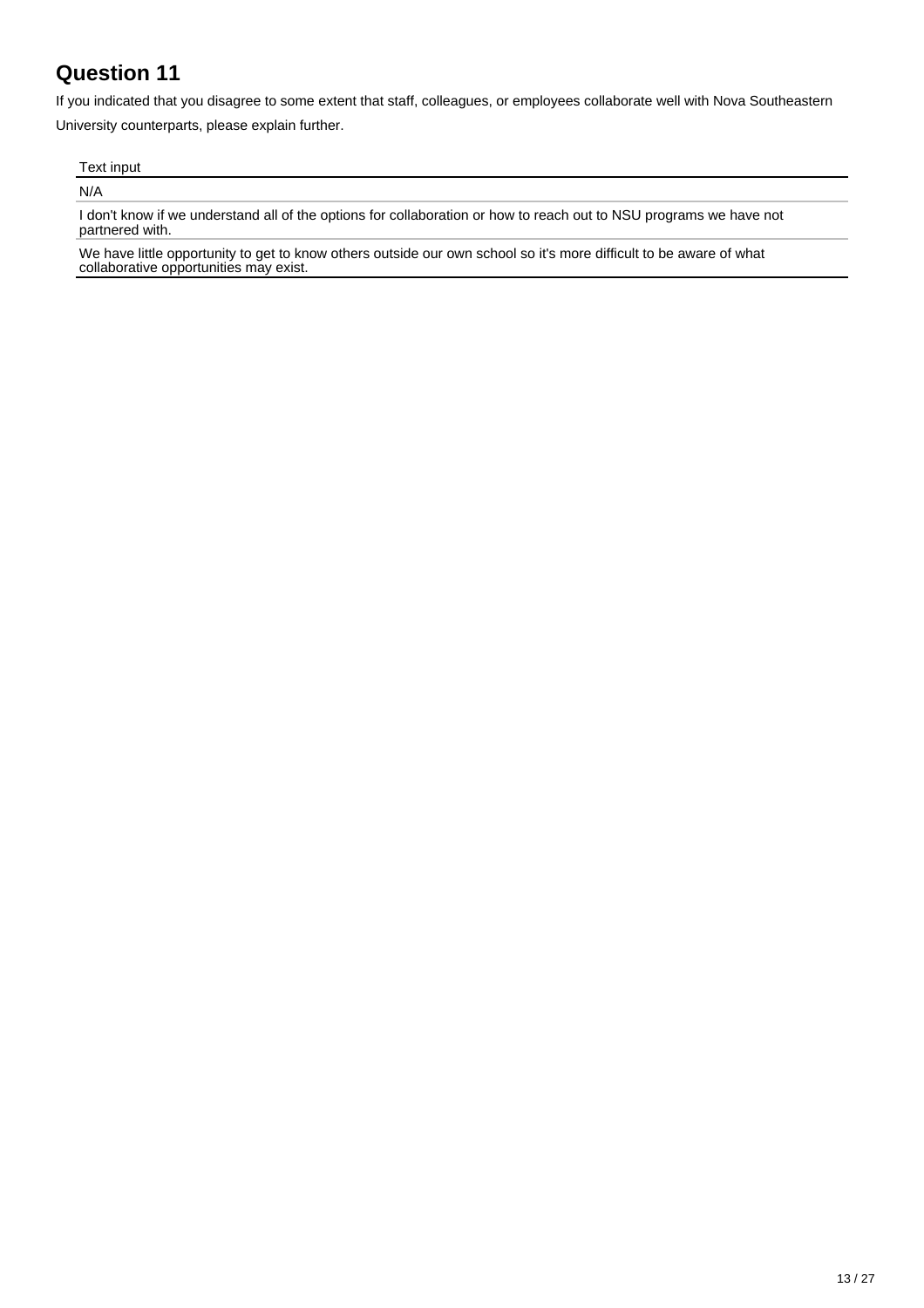<span id="page-15-0"></span>Do you agree that there is always open communication between NSU and the staff participating in the community endeavor?



### **Frequency table**

| <b>Levels</b>        | <b>Absolute</b><br>frequency | <b>Relative</b><br>frequency | <b>Adjusted</b><br>relative<br>frequency |
|----------------------|------------------------------|------------------------------|------------------------------------------|
| N/A                  | 9                            | 6.43%                        | 6.47%                                    |
| Strongly Agree ()    | 78                           | 55.71%                       | 56.12%                                   |
| Agree                | 46                           | 32.86%                       | 33.09%                                   |
| Disagree             | 4                            | 2.86%                        | 2.88%                                    |
| Strongly Disagree () | 2                            | 1.43%                        | 1.44%                                    |
| Sum:                 | 139                          | 99.29%                       | 100%                                     |
| Not answered:        |                              | 0.71%                        | ۰                                        |
| Total anowarad: 420  |                              |                              |                                          |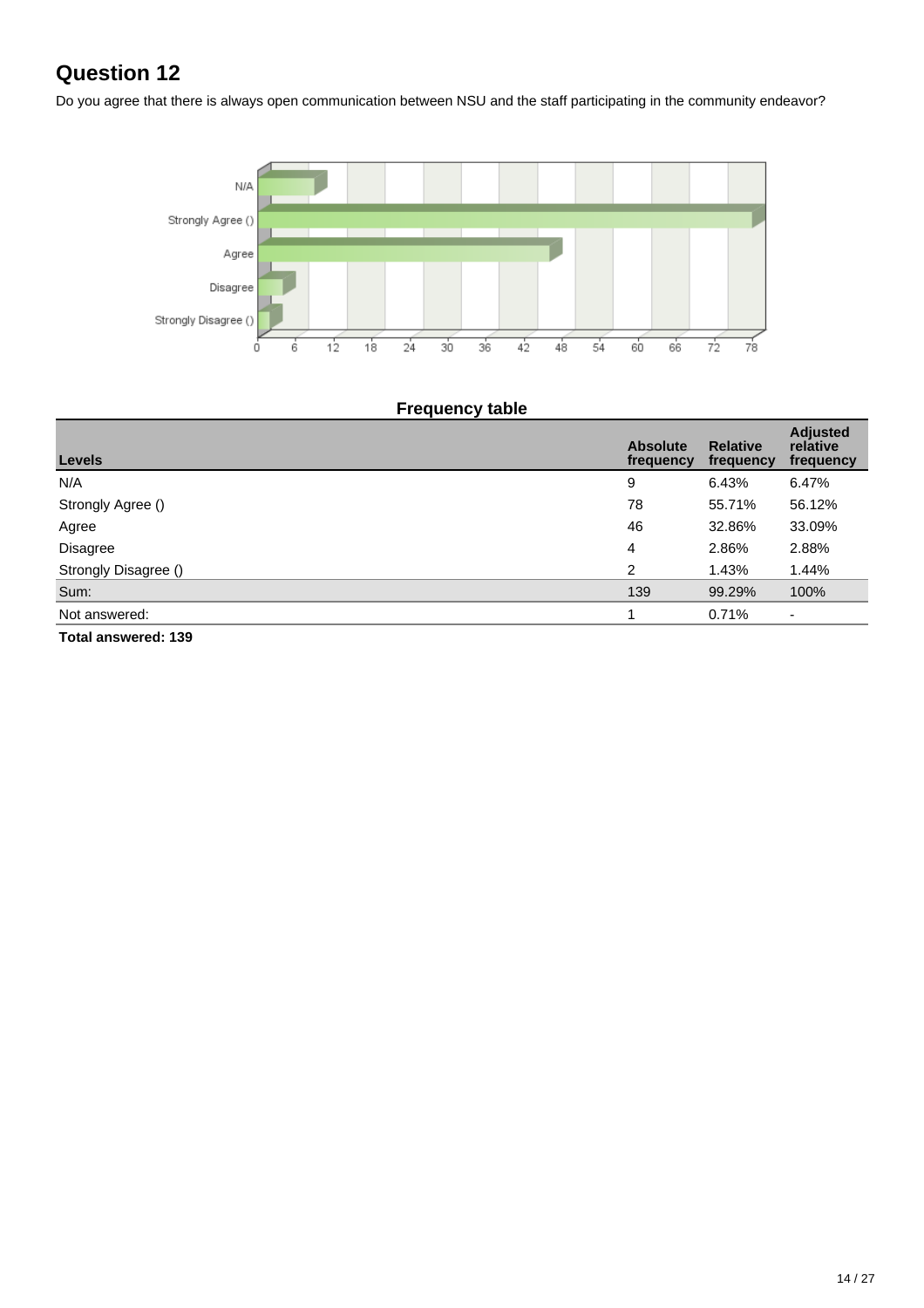<span id="page-16-0"></span>If not, why?

#### Text input

I have had a a couple of experiences when the department heads or office of the president have agreed to something and the staff will ignore the agreement until I get the leadership involved again.It is uncomfortable sometimes but I greatly appreciate the support of NSU's overall leadership.

N/A

Many times the communication endeavors are lacking due to NOT understanding what we are attempting to communicate.

only the initial contact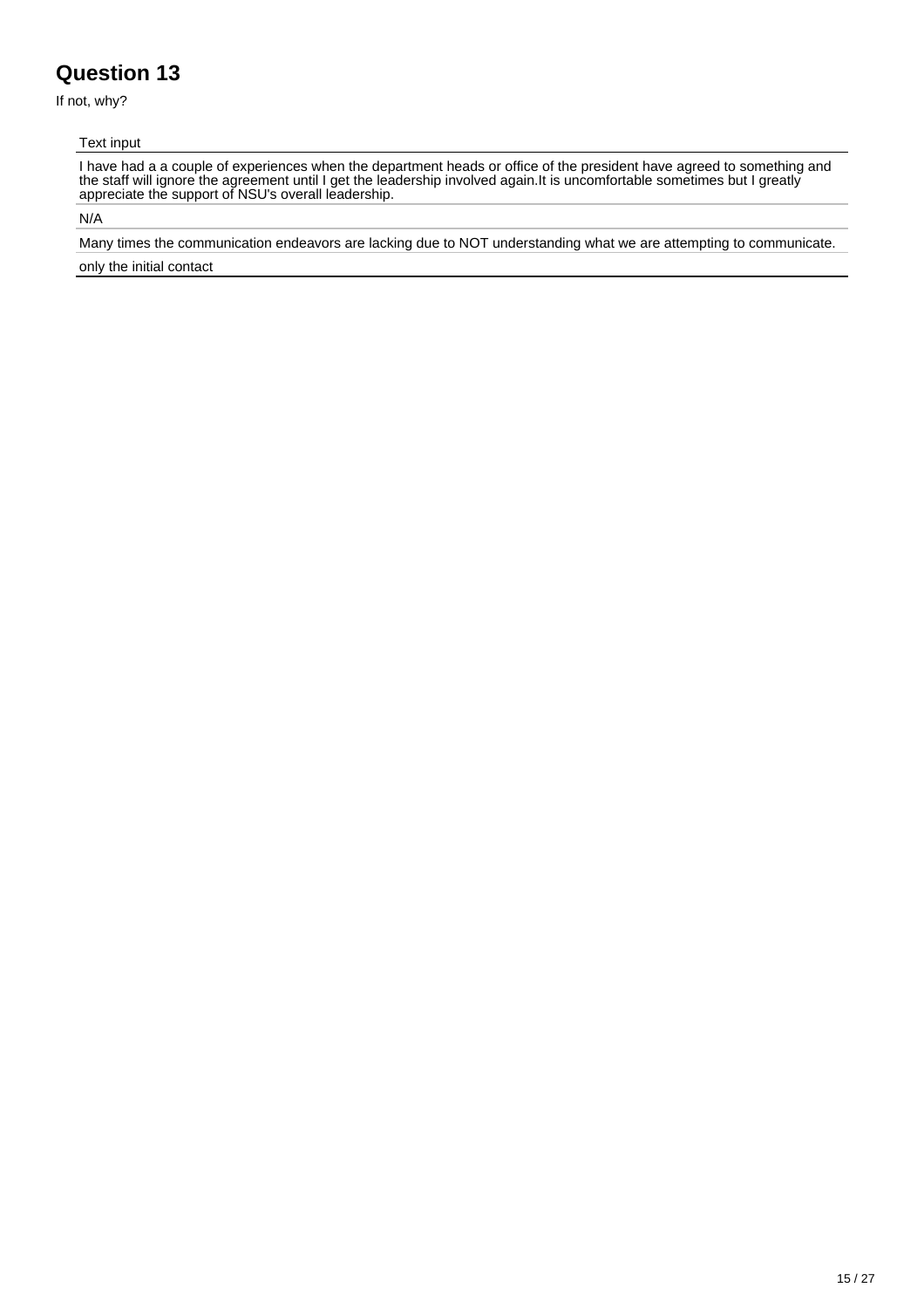<span id="page-17-0"></span>NSU offers a range of opportunities for students, faculty, administration and staff to get involved with the local community.



### **Frequency table**

| <b>Levels</b>        | <b>Absolute</b><br>frequency | <b>Relative</b><br>frequency | <b>Adjusted</b><br>relative<br>frequency |
|----------------------|------------------------------|------------------------------|------------------------------------------|
| N/A                  | 17                           | 12.14%                       | 12.14%                                   |
| Strongly Agree ()    | 71                           | 50.71%                       | 50.71%                                   |
| Agree                | 48                           | 34.29%                       | 34.29%                                   |
| <b>Disagree</b>      | 2                            | 1.43%                        | 1.43%                                    |
| Strongly Disagree () | 2                            | 1.43%                        | 1.43%                                    |
| Sum:                 | 140                          | 100%                         | 100%                                     |
| Not answered:        | 0                            | $0\%$                        | $\overline{\phantom{a}}$                 |
| Total answered: 140  |                              |                              |                                          |

16 / 27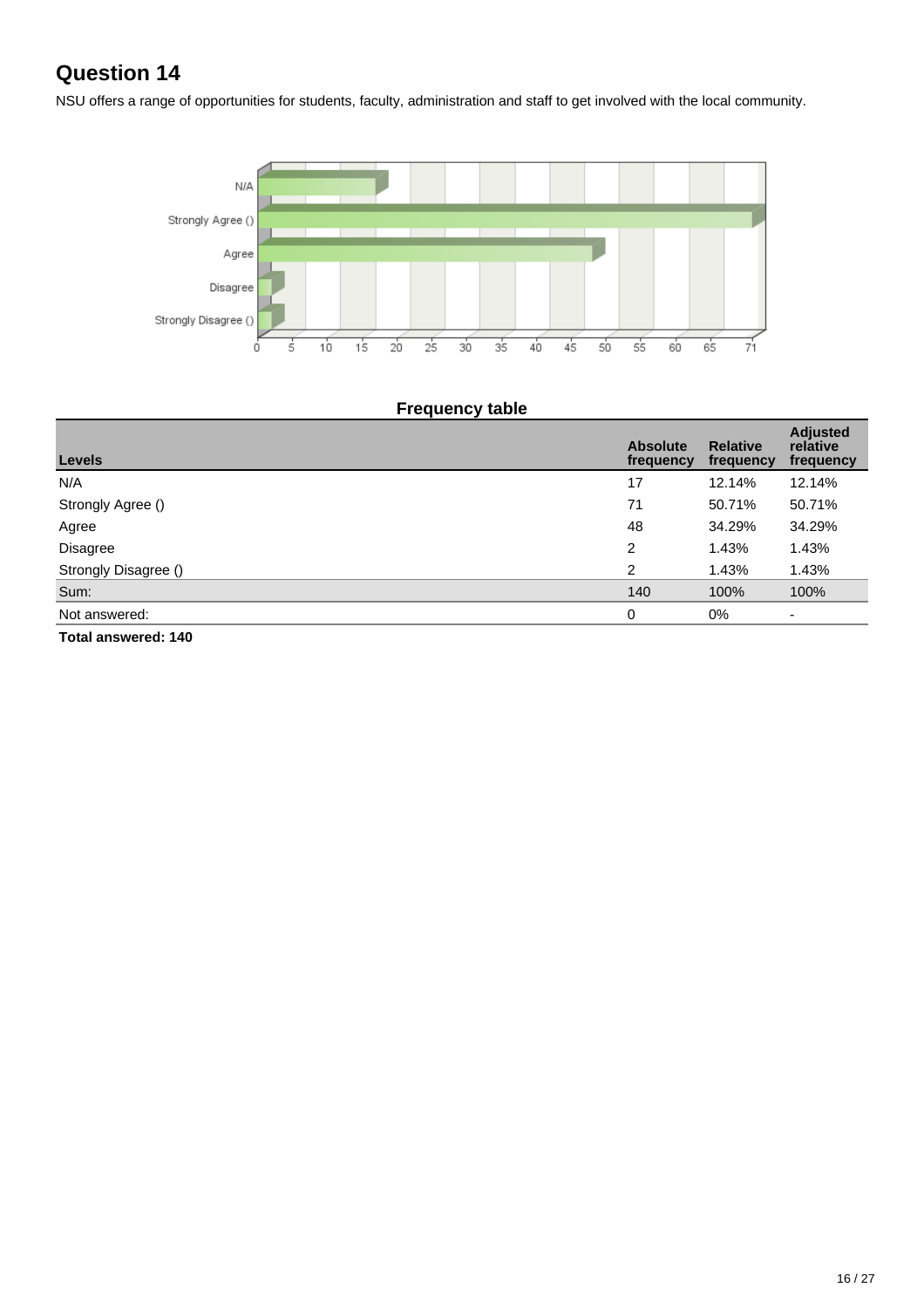<span id="page-18-0"></span>My collaboration with NSU has a noticeable and positive impact upon the community.



| <b>Frequency table</b> |  |
|------------------------|--|
|                        |  |

| <b>Levels</b>              | <b>Absolute</b><br>frequency | <b>Relative</b><br>frequency | <b>Adjusted</b><br>relative<br>frequency |
|----------------------------|------------------------------|------------------------------|------------------------------------------|
| N/A                        | 12                           | 8.57%                        | 8.63%                                    |
| Strongly Agree ()          | 78                           | 55.71%                       | 56.12%                                   |
| Agree                      | 47                           | 33.57%                       | 33.81%                                   |
| Disagree                   |                              | 0.71%                        | 0.72%                                    |
| Strongly Disagree ()       |                              | 0.71%                        | 0.72%                                    |
| Sum:                       | 139                          | 99.29%                       | 100%                                     |
| Not answered:              |                              | 0.71%                        | $\blacksquare$                           |
| <b>Total answered: 139</b> |                              |                              |                                          |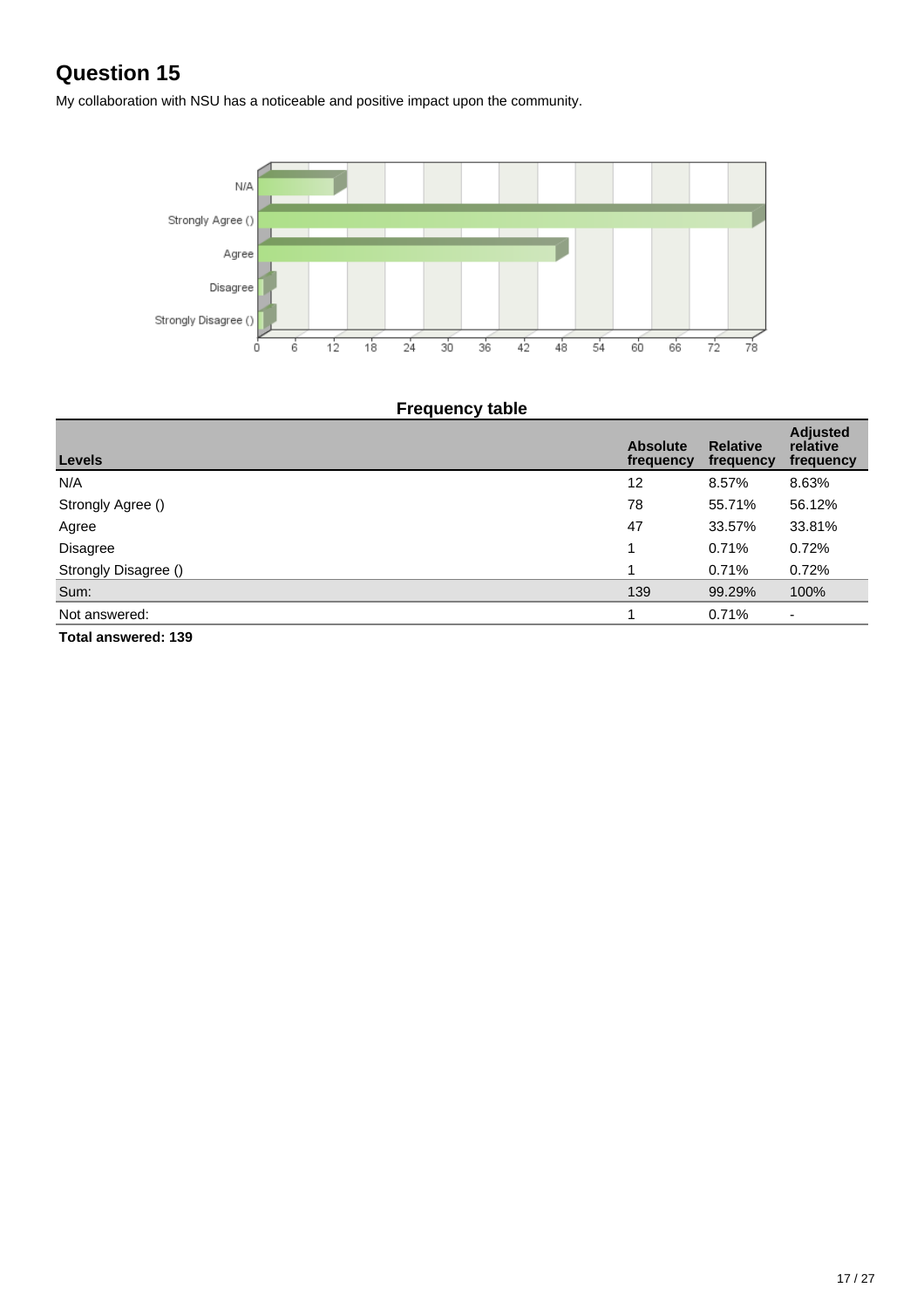<span id="page-19-0"></span>Please explain in what way(s) your partnership with NSU has led to a positive impact on your community.

#### Text input

Provides art and cultural programs to segments of the community that would otherwise be disenfranchised. Gives budding artists opportunities to elaborate and display their talents.

Providing competent professional optometric physicians into the community

I supervise pre-doctoral internship psychology practicum students and they provide direct therapeutic intervention to police officers and/or their immediate family members

The opening of the Center of Excellence for Ecosystems Research on Hollywood Beach and the willingness of the leaedership to show off the property to our Trustees; the colaboration of Dean Fields and his School of Business and Entrepreneurship; the collaborative spirit of Dave Dawson and his dedicated commitment to supporting the business community and of course, the presence and presentations by Dr. Hanbury to our membership regarding the development of NSU have been extraordinarily well received and appreciated.

Program is ongoing so it is difficult to measure impact at this time but I believe the goals of the partnership are being addressed on both sides.

Through our collaboration with NSU, we are training psychology student interns who then go out into the community with experience and knowledge to help others.

Students have conducted the Community Healthy Living Index in our After School sites and provided education during summer camp

my patients enjoy interacting with the medical students and Nova

Nova has placed graduate externs with me at several sites. The majority of the clients we saw were adults with developmental disabilities, allowing the grad students to interact with a population which is not normally addressed in their University studies. These students have not only learned to work with this population, but have earned an awareness and respect for them and several have gone on after graduation to work with adults with developmental disabilities.

We have excellent interns to provide additional clinical services to our residential clients that has a positive impact on those children and adolescents.

NSU and Boca Raton Regional Hospital have partnered for well over ten years in a variety of dental outreach programs. The Hospital foundation actual paid for eight dental screening chairs to be used at various outreach programs. Our programs have been reduced to one outreach program per year - January / The Family Health Carnival in Boca Raton at the Florence Fuller Child Development Center - the health fair serves underserved children and their families of all ages. It has been a great partnership!

#### Needed Haz Mat training

awareness of public health practice leads to better informed and prepared community physicians. students have volunteered in local "free clinics, with their physician mentor."

Our event - Literary Feast's LitLIVE! - is a free day for the community, an opportunity for them to meet and listen to nationally known authors, and to purchase their books. It's also an opportunity for many of them to visit the NSU campus for the first time.

It has developed confidence in the students that their efforts and hard work are appreciated and this has a direct impact on the students at our site.

Collaboration with the Public School System, particularly with those of us involved in the area of School Psychology, has been mutually beneficial. Our partnership through the South Florida Consortium, hosted by Nova staff, has led to many meaningful discussions on key areas in the field, resulting in positive action and additional workshops and presentations in key areas. Our practicum and internship programs, involving staff and students from Nova, have benefited the school system, as well as supported Nova's training program. In all instances, the communication and partnership between Nova and the school system has been very satisfactory.

The program I introduced 10 years ago has grown to 12,000 people. it significantly makes the community aware of the resources available to them and how to efficiently access them.

The collaboration with the Alvin Sherman Library staff and faculty members of the American Association of University Women has broadened the horizons of the participating students at PACE Center for Girls. Since its inception, over 60 girls have had the opportunity to participate in activities develop their potential and expand their awareness of academic and career possibilties. These young women will be the leaders of tomorrow.

The NSU leadership team has been instrumental to the success of Jacksonville's Leaders in Training program. They have been strong advocates from day one and have been very involved and responsive in helping every aspect of the program.

The students I collaborate with graduate and get jobs within this community. Our partnership is the foundation for the community's future.

BRHPC collaborates with NSU to offer internships and volunteer opportunities to upcoming professionals pursuing courses of study in the fields of Public Health, Public Policy, Human Services, Social Work and Administration. The goal is to create opportunities for individuals and students to develop new skill in a real world setting. BRHPC has also collaborated with NSU on several community projects such as the evaluation of the Homeless Prevention Rapid Re-Housing Program. Lastly, BRHPC has co-authored publications with NSU faculty for presentation at the APHA conference.

NSU's extensive presence in the community has raised the quality of life in South Florida. Campus visits and interaction with NSU leaders and staff members has increased the community's "ownership" in NSU. Those informed individuals who become "owners" support and praise the University's fine work.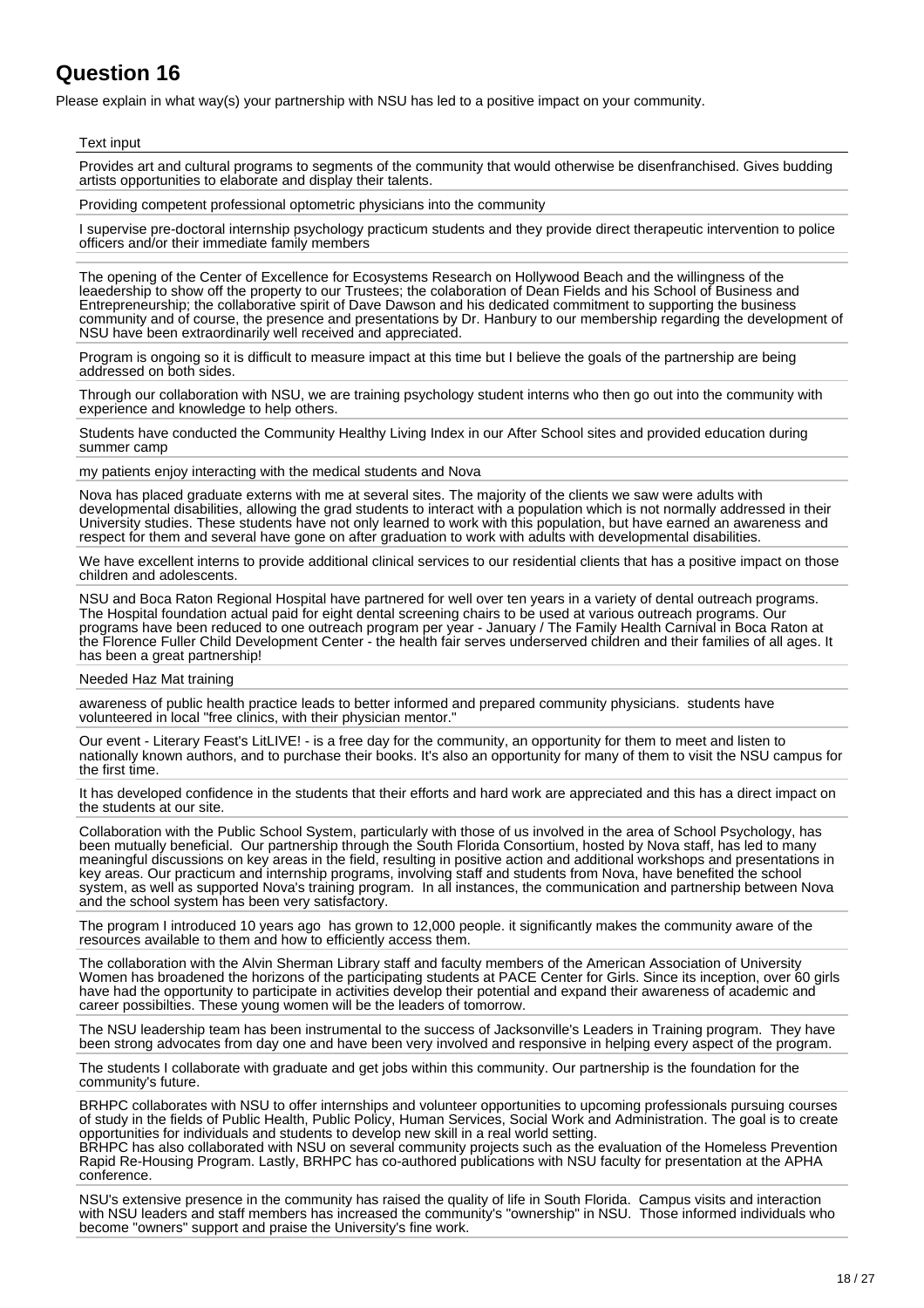We have seen many graduates from the Optometry program become prominent members of the local community after graduation

Partnering with groups like the school of optometry and the peds club has allowed our museum to offer large special events that lead to better family interaction and education. These partnerships lead to increased guests numbers and memberships.

The partnership has given scholarship opportunities to hundreds of nursing students from Nova Univeristy.

Students who rotate through our clinic provide eye care to veterans

I believe that any time a student is given an opportunity to get "hands on" experience in the field and develop skills and identify areas for growth, that this has a positive impact on the community. It is just up to the student to continue to develop those skills.

1.Nova staff have given educational talks at FAU Counseling and Psychological Services.

2. Nova graduate students have provided services for FAU students.

3. FAU Counseling and Psychological Services staff enjoy the opportunity to participate in training the next generation of psychologists.

Invaluable expertise and commitment to volunteer projects and legal internships

I am a clinical internship supervisor. The interns sent to my facility appear to have a passion to facilitate the wellness and growth of our inmate population.

We collaborate with NSU by providing internship training to predoctoral psychology interns. The NSU interns have positively impacted our community through their clinical service and outreach programs/trainings in which they have participated.

Increase relation Medical Student and community

The Partnership has enabled All 'Bout Children to add to the competency of young therapists.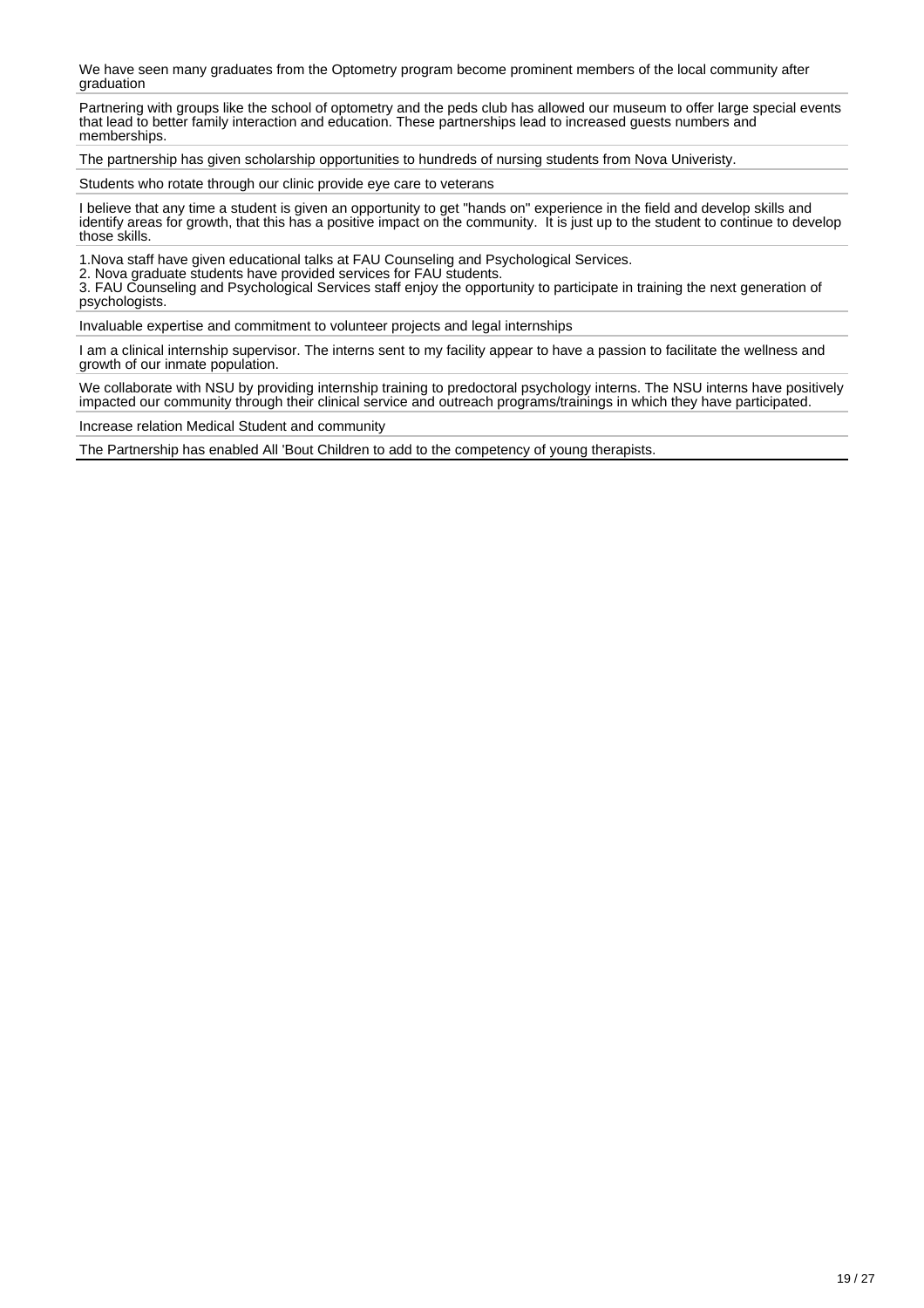<span id="page-21-0"></span>How interested would you be in an NSU facilitated communication among an array of community partners to foster enhanced collaboration opportunities?



| <b>Frequency table</b> |  |
|------------------------|--|
|                        |  |

| <b>Levels</b>        | <b>Absolute</b><br>frequency | <b>Relative</b><br>frequency | <b>Adjusted</b><br>relative<br>frequency |
|----------------------|------------------------------|------------------------------|------------------------------------------|
| Very Interested ()   | 56                           | 40%                          | 40.58%                                   |
| Interested           | 60                           | 42.86%                       | 43.48%                                   |
| Uninterested         | 16                           | 11.43%                       | 11.59%                                   |
| Very Uninterested () | 6                            | 4.29%                        | 4.35%                                    |
| Sum:                 | 138                          | 98.57%                       | 100%                                     |
| Not answered:        | $\mathcal{P}$                | 1.43%                        | $\overline{\phantom{a}}$                 |
| Total anewared: 128  |                              |                              |                                          |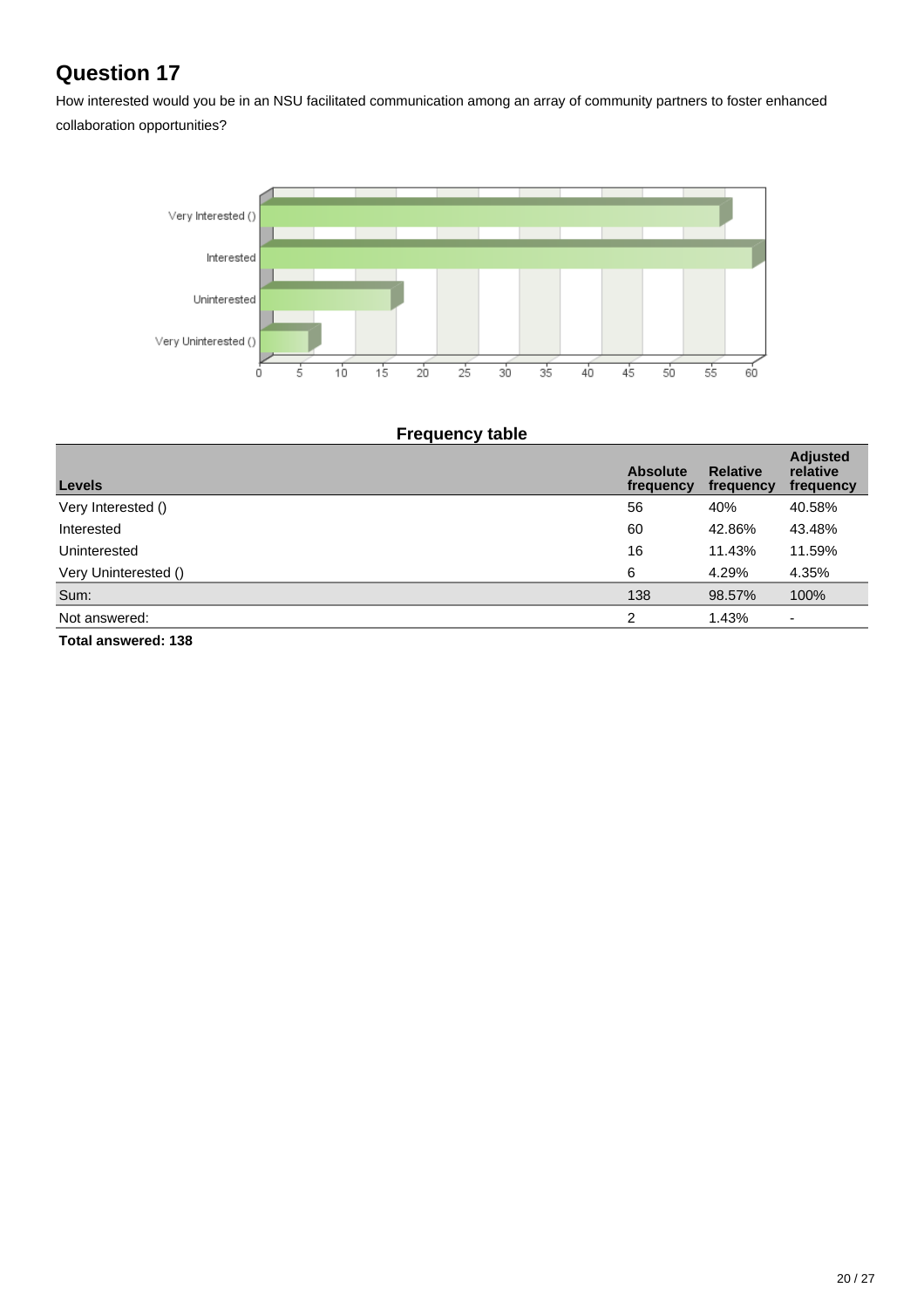<span id="page-22-0"></span>NSU communicates very effectively with its community partners.



### **Frequency table**

| <b>Levels</b>        | <b>Absolute</b><br>frequency | <b>Relative</b><br>frequency | <b>Adjusted</b><br>relative<br>frequency |
|----------------------|------------------------------|------------------------------|------------------------------------------|
| Strongly Agree ()    | 67                           | 47.86%                       | 48.2%                                    |
| Agree                | 64                           | 45.71%                       | 46.04%                                   |
| <b>Disagree</b>      |                              | 5%                           | 5.04%                                    |
| Strongly Disagree () |                              | 0.71%                        | 0.72%                                    |
| Sum:                 | 139                          | 99.29%                       | 100%                                     |
| Not answered:        |                              | 0.71%                        | $\overline{\phantom{0}}$                 |
| Tatal angusarad: 420 |                              |                              |                                          |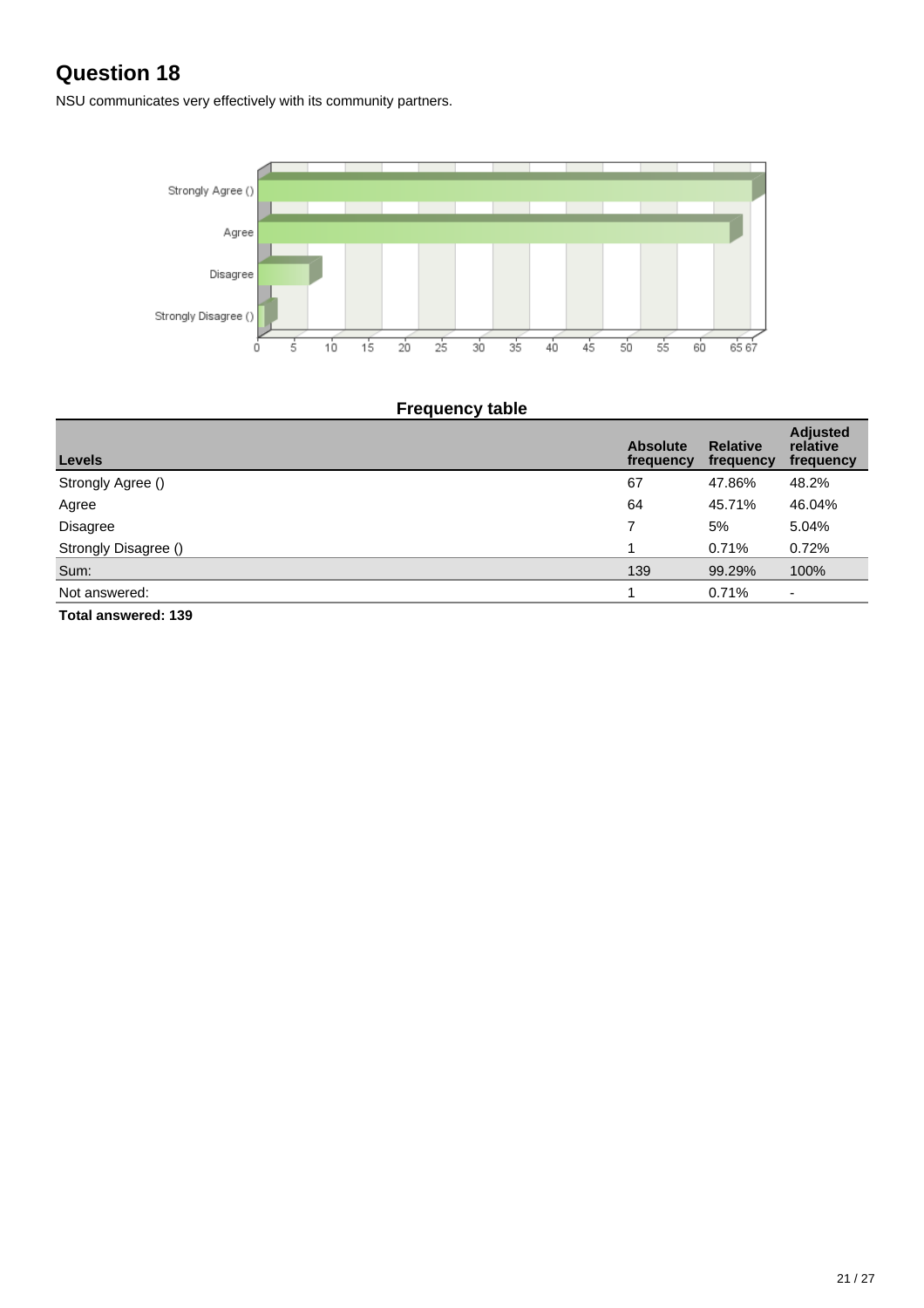<span id="page-23-0"></span>Please provide any suggestions you might have to further enhanced communication.

#### Text input

Provide students and preceptors email and cell phone lists...

None

I believe that we can a public notice board in each building, especially the library that notify people of events.

Increase number of meetings for practicum site supervisors to discuss general issues concerning the placement of students.

None

N/A

Email communication

update to all student receiving facilities with any curriculum changes, such as tobacco and homeless experience requirements.

#### Have a newsletter

Excellent communication with the Physical Therapy program but I know nothing about the other programs and what they are doing- maybe a quarterly bulletin highlighting events ect.

Communication has been very open and positive. I have always felt that I was welcome to contact Nova staff to discuss any issues or concerns. I have no further recommendations for improvement.

A monthly or bimonthly meeting of the community events with the people in charge of each one. many times I feel that they think they are competition for each other instead of an expansion of different avail abilities to them.

N/A

Perhaps a facebook page devoted exclusively to NSU community collaboration would allow a forum to exchange ideas.

Just making sure that the staff or contact stays consist through the entire process of planning the program. Not changing the contact in the middle helps.

Offering a presentation of clinical opportunities available for NSU students.

More contact with intern supervisors at the college.

good work

None

Continue present activities

none

A simple brochure or one sheet on NSU programs interested in community outreach. It could include what they have done in the past, what days of the week or times of year are best for availability, what part of the community the program would like to focus on and who to contact. This would be an unbelievable resource for museums, schools and non-profit organizations.

follow up with sites selected to make sure the students are recieving what they need.

I would be interested in how the faculity rates the interns and I would also like some feedback on areas that I need to teach the interns so that they are better prepared.

Adjunct faculty should have email addresses as was the case a number of years ago. Office of faculty credentials needs to have better, faster, more reliable contact and follow up with faculty members. Adjunct faculty should have parking passes.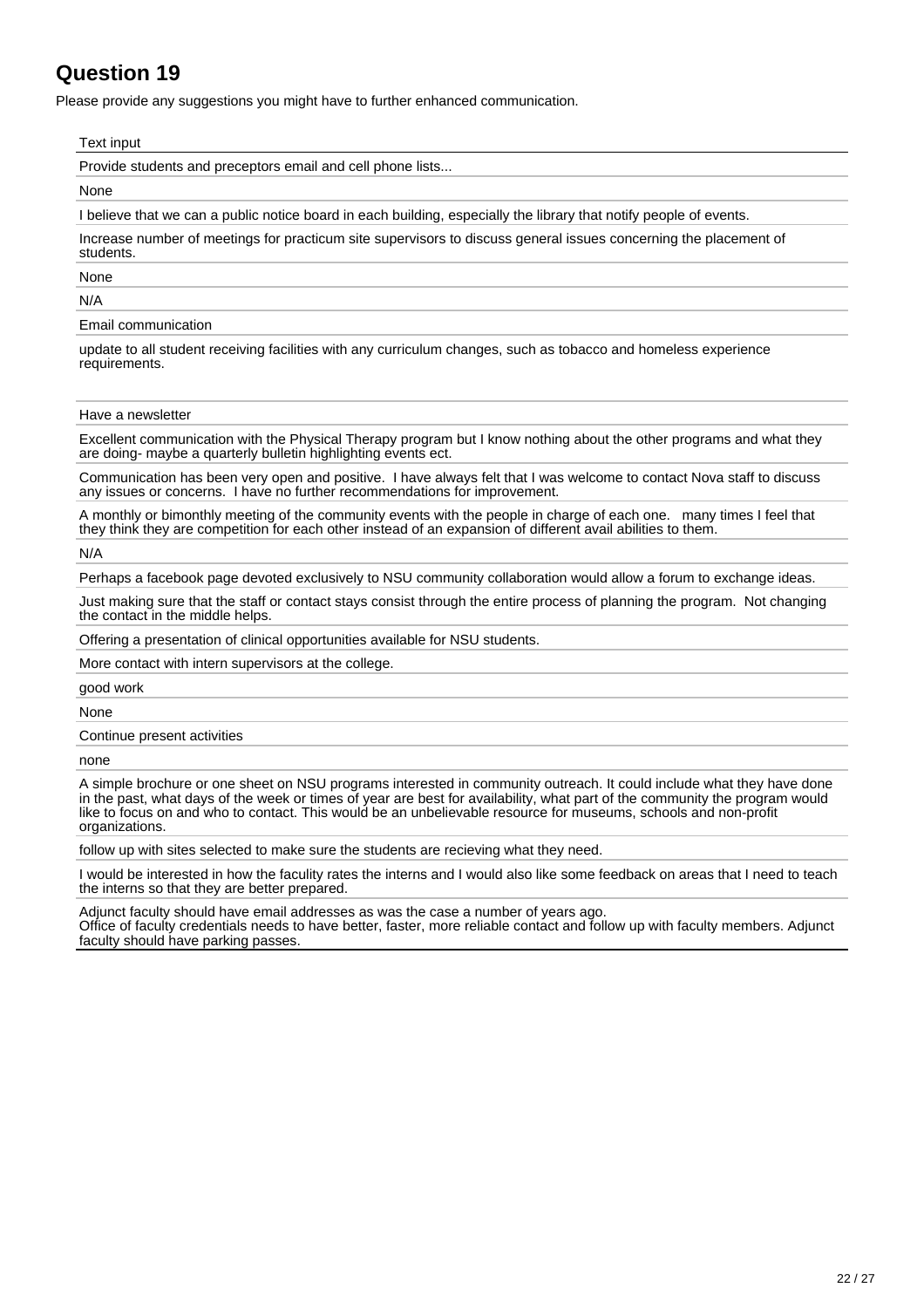<span id="page-24-0"></span>What challenges, if any, exist in your collaboration with NSU?

#### Text input

 For seniors the long walk from the garage to the Gallery, the parking system and transportation to NSU from retirement residences.

Consistency in a changing environment of healthcare

N/A

None

I believe the relationship between NSU and MDPD is strong and relatively simple to maintain and both sides benefit so it's a great win/win for everyone

Technology updates to meet operating needs.

none

Time availability to schedule more meetings with practicum site supervisors where issues can be shared and discuss not only with NSU, but also with other supervisors.

None

Reduction in support for the program we were involved with. Not enough Pharmacy Student mentors to come to our school.

none

want more students

None

We can no longer provide actual screenings / just education; which is still beneficial!

we wish we could always provide a smooth, calm, and complete and well matched educational experience, but that has become more challenging due to our staff shortages, and increasing demand on our staff time. Due to funding reductions in public health and clinic closures, we have somewhat less capacity for students, residents, and others.

none-

The program is far away

As usual, finding dates and times that work for everyone involved in the meeting or discussion.

The denial of some of the things that still make them more successful and available to the community.

N/A

Time constraints of our current positions.

None,the communication has been wonderful.

N/A

none

None

None

I think NSU should make more of an effort to increase publicity regarding its relationship with Broward Health. These are two institutions support one another and the community in many ways, but it all happens in a day to day fashion with little emphasis on all the positive ways they work together.

none

Knowing the options, matching times when we are need of help from organizations like the peds club with their busy school schedules.

The community tends to believe that with NSU backing us, we no longer need or deserve their contributions.

N/A

The largest challenge I saw was for a student to transition for online learning to application of the skills they have been taught. There is a interpersonal aspect between the student, staff and client that cannot be captured in online learning. The challenges that our student demonstrated were seen in that area. Our student had knowledge but showed challenges with developing rapport with clients, empathy and developing the skill to see issues from the client's point of view.

dont know

None

None

No challenges. The Division of Talent Development, formerly known as HRD, has formed an exceptional partnership with NSU. We communicate and collaborate regularly.

Because of budget constraints, our funding from NSU has been reduces by 40% in the past 3 years.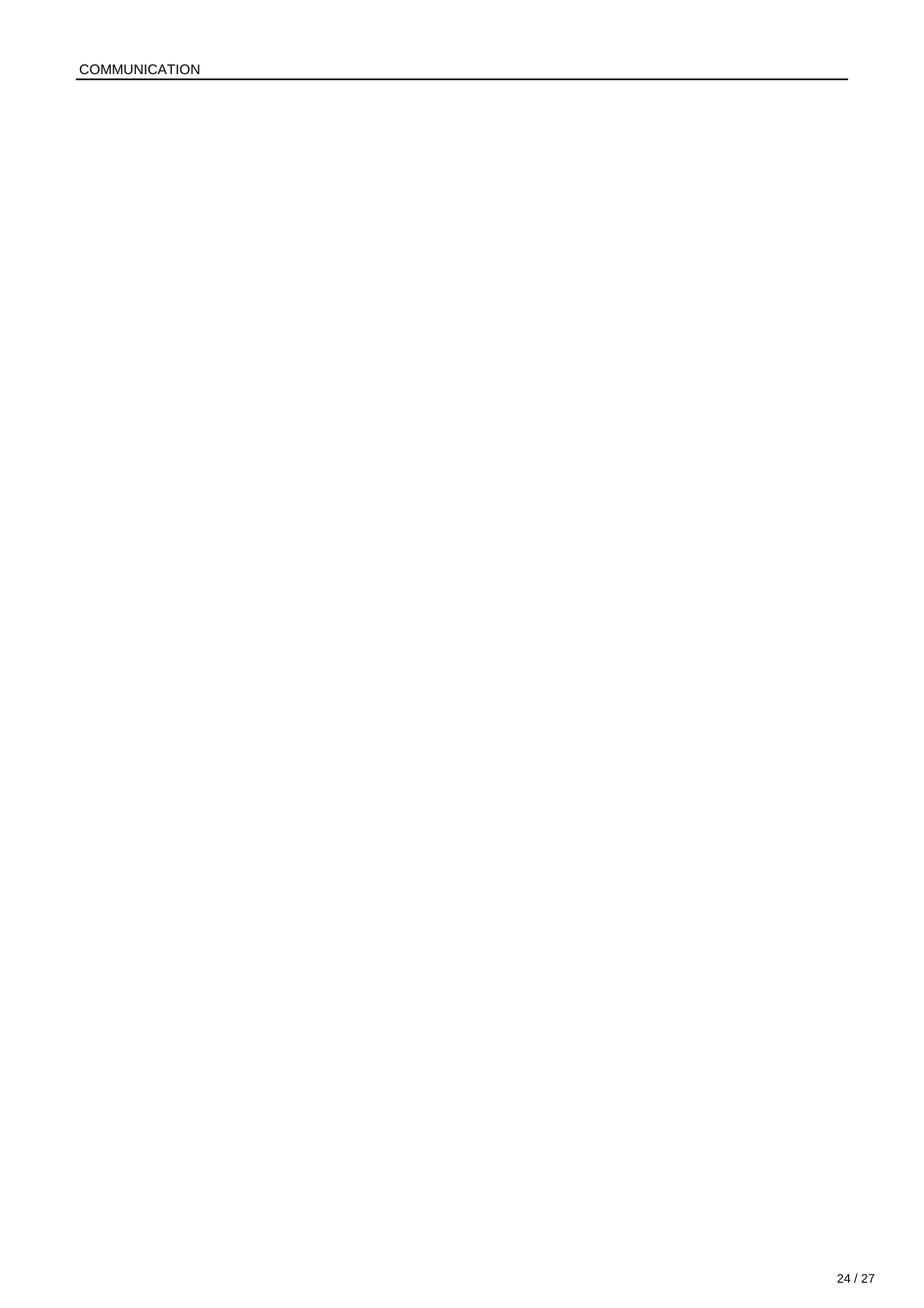<span id="page-26-0"></span>What is/are the major strength(s) of your collaboration with NSU?

#### Text input

Professional development and support

Access to the many resources available and the availability and willingness of the staff to cooperate.

cutting of technology

Teaching and exposing M1 and M2 students to a clinical arena is wonderful in these early stages of their education. It will make the clinical transition as M3s smooth as silk!!

The students from the NSU side and the practicum site from the MDPD side. NSU provides very competent students and MDPD has an in-house psychological services section which is very willing to supervise these students.

Taeching the future physicians.

Long time relationship and collaborative aspect of this relationship.

Longevity

The Pharmacy students were wonderful mentors to our elementary students.

Committment from leadership to mutually benficial projects and collaborative action

Focus on Senior issues.

getting to know the students

Good professional communication about grad students.

I am clear about the parameters for the practicum/internship programs.

Consistant Cooperation and Availability

The major strength is the relationships that we have formed and all the people over the years that we have served in our collaborations!

Unique AHEC strengths as a CBO. Nova innovative interest is bio terrorism and maritime industry training

We have had much experience over the years with nova medical students especially in our HIV clinics.

Accessibility to my local AHEC office - Apopka

They produce exce3llent PT clinicians

Showing off Broward County as a great place for education and to do business.

- NSU has a strong community image, and thousands of alumni.

- NSU is committed to working with the community.

The Broward Public Library Foundation is proud to have NSU President George Hanbury serving on our Board of **Directors** 

The collaboration provided an opportunity for the community and our members to be introduced to educational opportunities.

The administration and staff in the Alvin Sherman Library are very professional and a pleasure to work with on projects for the community.

Ability to train new and well equipped students for the future of education

Professional communication and sharing of ideas that is mutually beneficial to the public school system, as well as Nova's training program.

The A Day for Children's growth has indicated a great need for such a program!

The staff makes it work. They help in any way the can to facilitate the situation.

N/A

Dedicated, caring participants.

The leadership team is very pro-active and involved. I've really enjoyed working with them.

The willingness for NSU to sponsor the event monetarily, due to the positive outreach it has with their students. Also, Bibi Zid and Maria Lemme are awesome to work with!

The quality of the students sent to us.

Quick and rapid response; resolution of any issues in an expedient manner.

Students have been wonderful, we have had a wealth of student to choose from and pick the best fit for our organization.

access to healthcare

NSU and our school provide tutoring and mentoring services for our students both during and after school.

The major strength of our collaboration with NSU is our relationship with Dr. Blavo, Director of the Public Health program and also a BRHPC Board member. He has been instrumental in developing our internship program and several community projects.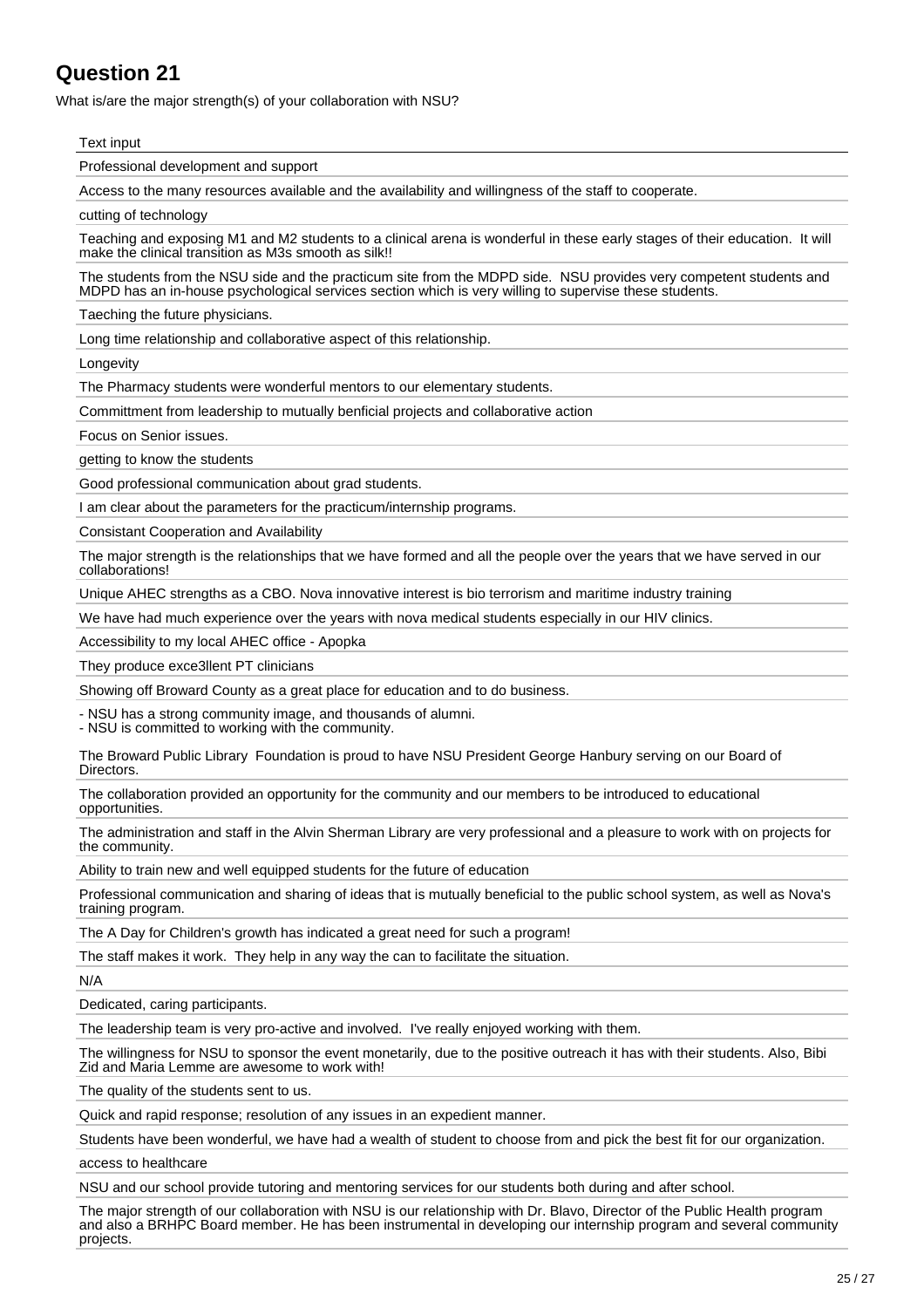Constant mutual learning and teaching exercise

Providing financial support for research. Increasing awareness of NSU's commitment to become recognized as a research university. Expanding the partnership.

easy communication and proximity to facilities

Offering fun, educational programming that inspires families to look at science and education in a positive and memorable way.

NSU's resources.

The quality of students is excellent. The OT department program supervisors are professional and also caring which I feel is an important combination.

The staff at the Sherman Library are THE BEST!!!!

Nova refers competent students for clinical placements.

The faculty and staff that support the DisAbilities Expo, held annually at NSU, are responsive and wonderful partners. Without them, we would not see the success of our event or make an empowering impact for people with disabilities. Community collaborations seem to come naturally to NSU and they should be proud to offer such excellent leadership and teamwork.

The program seems to present a good basis of theory and our student was knowledgeable of CBT and Stages of changes.

Current information, continuing education, supply of graduate trainees to help serve the FAU student population.

The faculity in the Mental Health Department are professional and seem to have a real desire to turn out quality Mental Health Professionals.

Overall, it is the communication and relationships that have fostered this exceptional partnership with NSU.

NSU has been receptive to feedback and very responsive to any questions we have had.

Our collaboration brings great prestige and demonstrates support for low-income minority students in higher education.

We feel that we bring a developed full orchestra to a new, but thriving music department. This sort of thing usually takes at least 15 years to develop within the department. NSU provides us with beautiful facilities as well as academic support.

Ability to contribute to ostepoathic medical education.

Easy communication with Dr. Dorfman and any issues that arise.